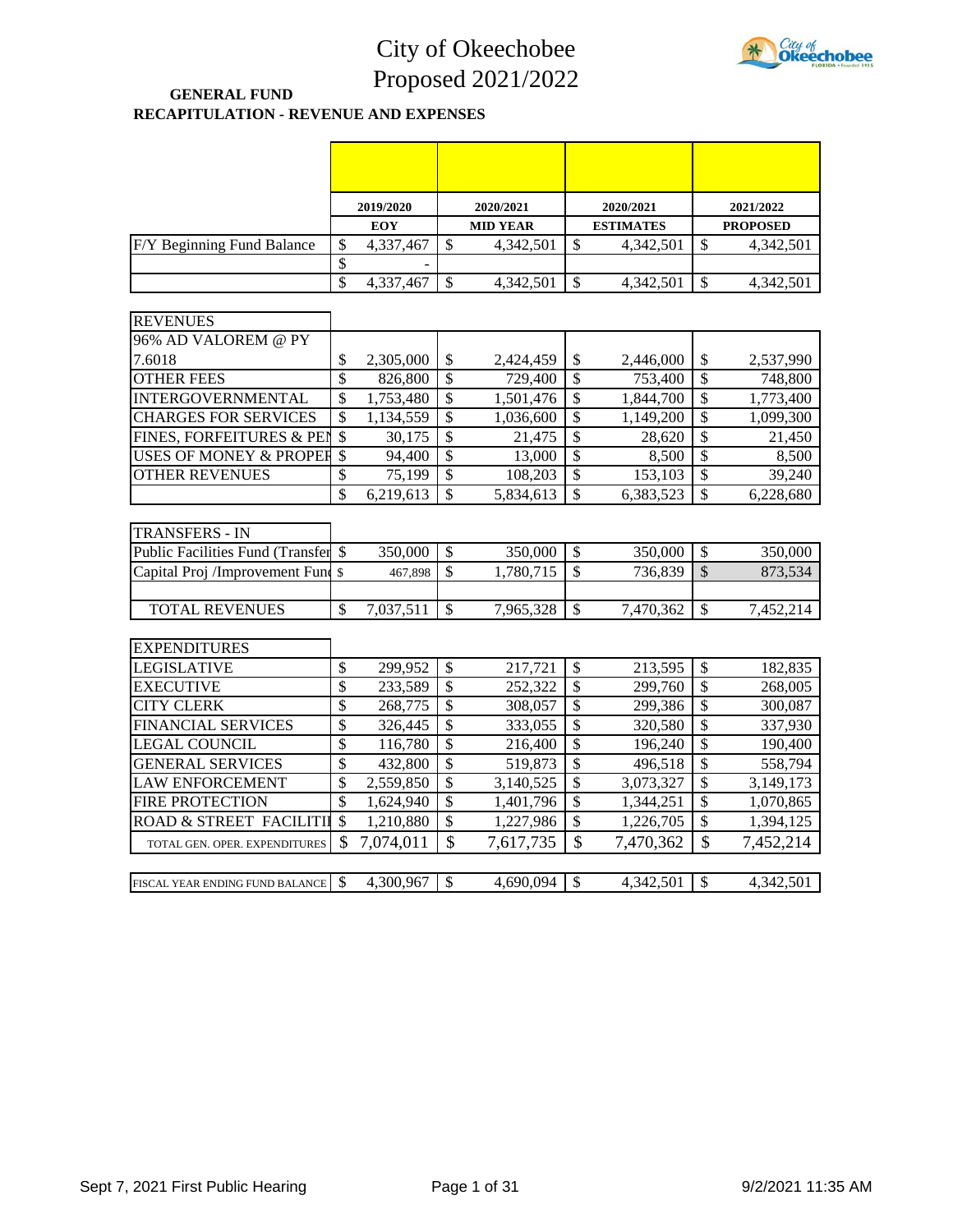# THIS PAGE INTENTIONALLY LEFT BLANK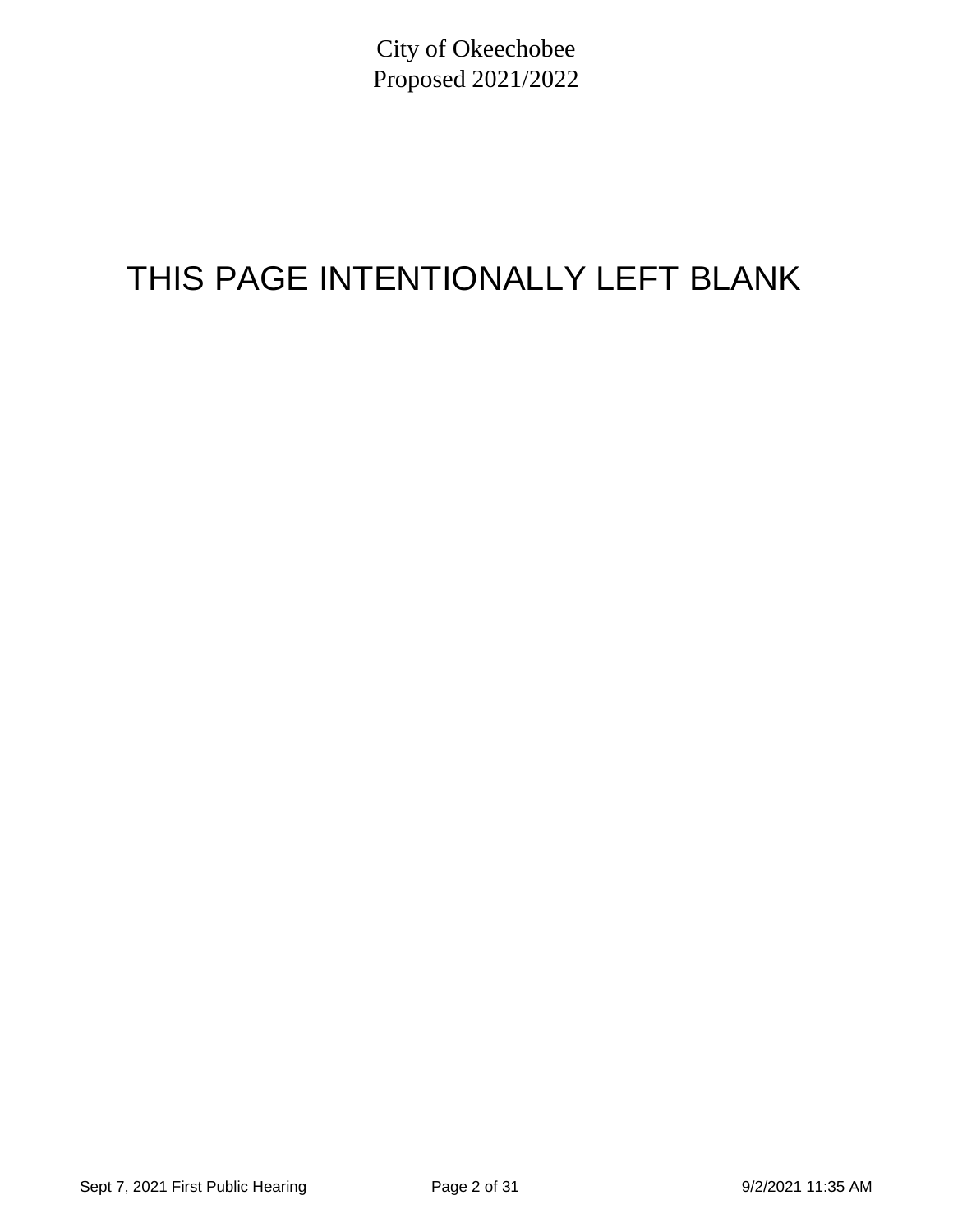**GENERAL FUND** 

#### **RECAPITULATION - REVENUE AND EXPENSES**

|                                 | 2019/2020   | 2020/2021       | 2020/2021        | 2021/2022       |
|---------------------------------|-------------|-----------------|------------------|-----------------|
|                                 | EOY         | <b>MID YEAR</b> | <b>ESTIMATES</b> | <b>PROPOSED</b> |
| <b>FUND BALANCE</b>             | \$4,342,501 | \$4,342,501     | \$4,342,501      | \$4,342,501     |
| Roll Forward from previous year |             |                 |                  |                 |
|                                 | 4,342,501   | 4.342.501       | 4.342.501        | 4.342.501       |

#### **REVENUES**

| <b>TAXES:</b>      |                                      |                      |                    |             |                      |                           |             |
|--------------------|--------------------------------------|----------------------|--------------------|-------------|----------------------|---------------------------|-------------|
| 311-1000           | 96% AD VALOREM @ PY 7.6018           | \$<br>2,305,000      |                    | \$2,424,459 | \$2,446,000          |                           | \$2,537,990 |
|                    | <b>TOTAL</b>                         | \$<br>2,305,000      | \$                 | 2,424,459   | \$<br>2,446,000      | \$                        | 2,537,990   |
|                    |                                      |                      |                    |             |                      |                           |             |
| <b>OTHER FEES:</b> |                                      |                      |                    |             |                      |                           |             |
| 312-5100           | Fire Insurance Premium               | \$<br>52,600         | \$                 | 45,800      | \$<br>45,800         | $\boldsymbol{\mathsf{S}}$ | 45,000      |
| 312-5200           | Casualty Insurance Prem Tax (Police) | \$<br>90,300         | $\mathbf{\hat{S}}$ | 62,000      | \$<br>62,000         | \$                        | 62,000      |
| 314-1000           | <b>Utility Tax-Electric</b>          | \$<br>542,300        | \$                 | 500,000     | \$<br>515,600        | \$                        | 525,600     |
| 314-4000           | <b>Utility Tax/Natural Gas</b>       | \$<br>23,200         | \$                 | 20,500      | \$<br>21,000         | \$                        | 20,500      |
| 314-8000           | <b>Utility Tax/Propane</b>           | \$<br>38,300         | \$                 | 24,000      | \$<br>18,700         | \$                        | 18,700      |
| 316-0000           | Prof & Business Tax Receipt          | \$<br>70,300         | \$                 | 73,000      | \$<br>73,200         | \$                        | 73,000      |
| 319-0000           | Public Service Fee                   | \$<br>9,800          | \$                 | 4,100       | \$<br>17,100         | \$                        | 4,000       |
|                    | <b>TOTAL</b>                         | \$<br>826,800        | \$                 | 729,400     | \$<br>753,400        | \$                        | 748,800     |
|                    |                                      |                      |                    |             |                      |                           |             |
|                    | <b>INTERGOVERNMENTAL REVENUES:</b>   |                      |                    |             |                      |                           |             |
| 335-1210           | <b>SRS</b> Cigarette Tax             | \$<br>216,000        | \$                 | 205,106     | \$<br>214,600        | \$                        | 206,000     |
| 335-1400           | Mobile Home Licenses                 | \$<br>16,000         | \$                 | 11,000      | \$<br>11,300         | \$                        | 12,500      |
| 335-1500           | Alcoholic Beverage Licenses          | \$<br>7,300          | \$                 | 5,300       | \$<br>5,900          | \$                        | 5,300       |
| 335-1800           | 1/2 Cent Sales Tax                   | \$<br>386,000        | \$                 | 309,600     | \$<br>410,000        | \$                        | 400,100     |
| 312-6000           | 1 Cent Sales Surtax                  | \$<br>808,000        | \$                 | 663,625     | \$<br>872,000        | \$                        | 837,000     |
| 315.0000           | <b>Communications Service Tax</b>    | \$<br>225,800        | \$                 | 204,445     | \$<br>230,000        | \$                        | 210,000     |
| 335-2300           | <b>Firefighters Supplement</b>       | \$<br>300            | $\mathbf{\hat{S}}$ | 800         | \$<br>600            | \$                        | 400         |
| 337-2000           | Public Safety - SRO OCSB             | \$<br>88,000         | \$                 | 96,400      | \$<br>95,100         | \$                        | 96,900      |
| 338-2000           | <b>County Business Licenses</b>      | \$<br>6,080          | \$                 | 5,200       | \$<br>5,200          | \$                        | 5,200       |
|                    | <b>TOTAL</b>                         | \$<br>1,753,480      | \$                 | 1,501,476   | \$<br>1,844,700      | \$                        | 1,773,400   |
|                    |                                      |                      |                    |             |                      |                           |             |
|                    | <b>CHARGES FOR CURRENT SERVICES</b>  |                      |                    |             |                      |                           |             |
| 322-0000           | Building & Inspections Fees          | \$<br>112,010        | $\mathbf{\hat{S}}$ | 80,000      | \$<br>99,000         | \$                        | 80,000      |
| 322-1000           | Exception & Zoning Fees              | \$<br>8,685          | \$                 | 11,000      | \$<br>18,400         | \$                        | 3,000       |
| 323-1000           | Franchise-Electric                   | \$<br>404,200        | \$                 | 350,000     | \$<br>381,000        | \$                        | 365,800     |
| 323-4000           | Franchise-Natural Gas                | \$<br>12,100         | \$                 | 10,500      | \$<br>11,500         | \$                        | 11,000      |
| 323-7000           | Franchise-Solid Waste                | \$<br>119,500        | \$                 | 110,000     | \$<br>120,200        | \$                        | 115,400     |
| 329-0000           | Plan Review Fees                     | \$<br>14,500         | \$                 | 5,900       | \$<br>10,600         | \$                        | 2,000       |
| 341-2000           | Alley/Street Closing Fees            |                      | $\mathbf{\hat{S}}$ | ÷           | \$<br>$\overline{a}$ | \$                        | 600         |
| 341-3000           | Map Sales                            | \$<br>$\overline{a}$ | \$                 |             | \$<br>$\overline{a}$ | \$                        |             |
| 341-4000           | Photocopies                          | \$<br>$\overline{a}$ |                    |             | \$<br>$\overline{a}$ | \$                        |             |

342-1000 Public Safety - SRO OCA  $\begin{array}{|l} \hline \text{S} & 75,500 \text{ } \text{S} & 76,700 \text{ } \text{S} & 74,700 \text{ } \text{S} & 77,500 \end{array}$ 342-2000 Special Details \$ 38,800 \$ 33,000 343-4010 Solid Waste Collection Fees-Resd. \$ 388,064 \$ 392,500 \$ 395,000 \$ 411,000

**TOTAL \$ 1,134,559 \$ 1,036,600 \$ 1,149,200 \$ 1,099,300**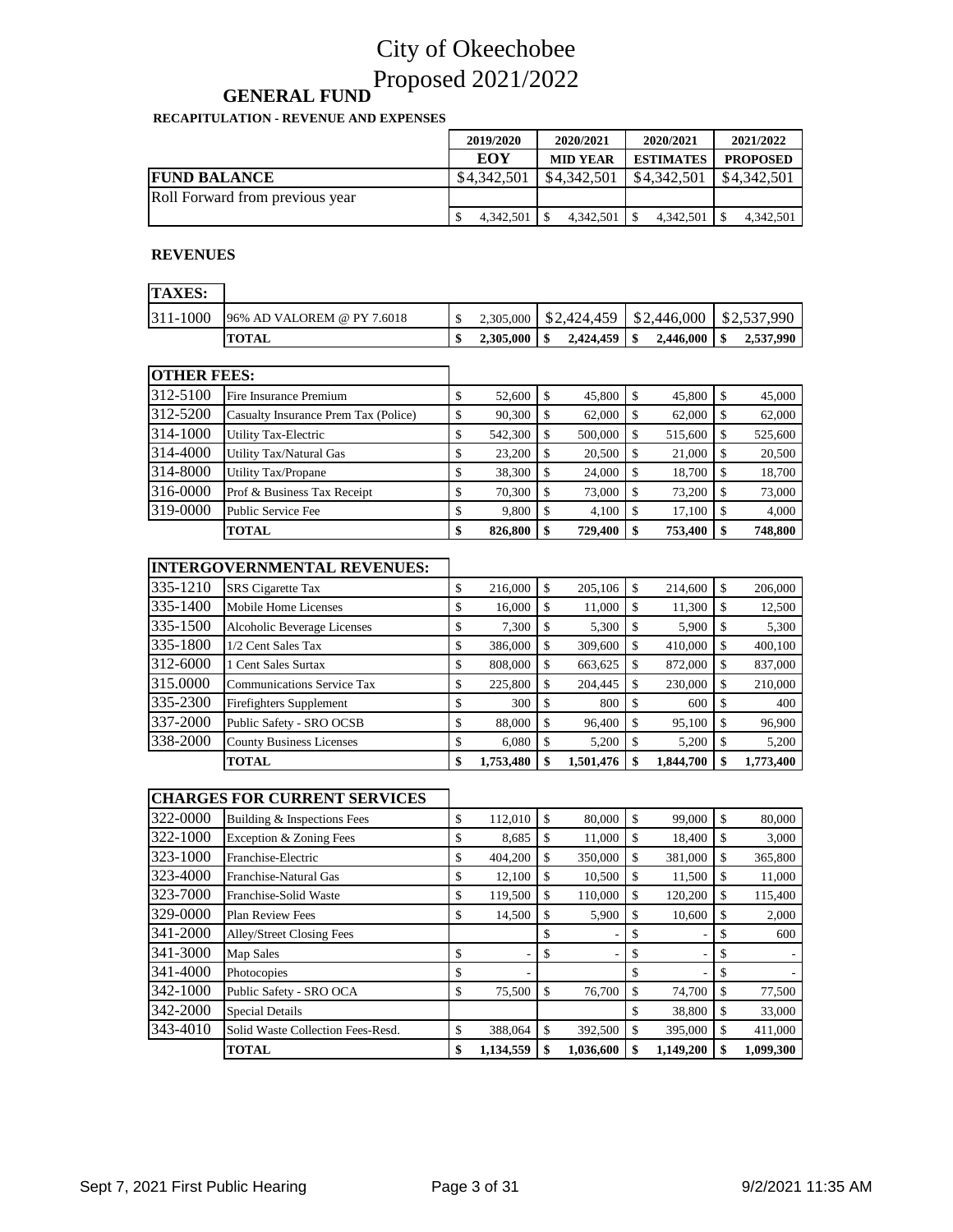### City of Okeechobee Proposed 2021/2022 **GENERAL FUND**

#### **RECAPITULATION - REVENUE AND EXPENSES**

| 2019/2020 | 2020/2021 | 2020/2021        | 2021/2022       |
|-----------|-----------|------------------|-----------------|
| EOY       | MID YEAR  | <b>ESTIMATES</b> | <b>PROPOSED</b> |

|          | <b>FINES, FORFEITURES &amp; PENALTIES:</b>           |              |                    |        |                    |        |                    |                 |
|----------|------------------------------------------------------|--------------|--------------------|--------|--------------------|--------|--------------------|-----------------|
| 351-1000 | <b>Court Fines</b>                                   | \$<br>23,900 | $\mathbf{\hat{S}}$ | 13,900 | \$                 | 15,900 | \$                 | 13,900          |
| 351-2000 | Radio Comm. Fee                                      | \$<br>4,200  | \$                 | 5,000  | $\mathbf{\hat{S}}$ | 9,600  | \$                 | 5,000           |
| 351-3000 | Law Enforcement Education                            | \$<br>1,000  | \$                 | 1,500  | \$                 | 2,020  | \$                 | 1,500           |
| 351-4000 | <b>Investigation Cost Reimbursement</b>              | \$<br>925    | \$                 | 925    | \$                 | 1,100  | \$                 | 900             |
| 351-5000 | <b>Unclaimed Evidence</b>                            |              |                    |        | \$                 |        | \$                 |                 |
| 354-1000 | <b>Ordinance Violation Fines</b>                     | \$<br>150    | \$                 | 150    | \$                 |        | \$                 | 150             |
|          | <b>TOTAL</b>                                         | \$<br>30,175 | \$                 | 21,475 | \$                 | 28,620 | \$                 | 21,450          |
|          | <b>USES OF MONEY &amp; PROPERTY:</b>                 |              |                    |        |                    |        |                    |                 |
| 361-1000 | <b>Interest Earnings</b>                             | \$<br>94.400 | $\mathsf{\$}$      | 13.000 | $\mathcal{S}$      | 8.500  | $\mathbf{\hat{S}}$ | 8,500           |
| 361.3000 | <b>Investment Earnings</b>                           |              |                    |        |                    |        |                    |                 |
| 364-1000 | <b>Surplus City Property</b>                         |              |                    |        |                    |        |                    |                 |
|          | <b>TOTAL</b>                                         | \$<br>94,400 | \$                 | 13,000 | \$                 | 8,500  | \$                 | 8,500           |
|          |                                                      |              |                    |        |                    |        |                    |                 |
|          |                                                      |              |                    |        |                    |        |                    |                 |
| 334-2000 | <b>OTHER REVENUES:</b><br><b>Public Safety Grant</b> | \$           |                    |        |                    |        | \$                 |                 |
| 334.5000 |                                                      | \$<br>47,450 | \$<br>\$           | 66,203 | \$                 | 66,203 |                    |                 |
|          | Special Purpose Grant (CARES)                        |              |                    |        |                    |        |                    |                 |
| 343-9000 | DOT Hwy Maint.Landscape/Mowing                       | \$<br>8,700  | \$                 | 7,210  | $\mathcal{S}$      | 9,100  | \$                 | 8,720           |
| 343-9100 | DOT Master Traffic Signals Maint.                    | \$<br>15,064 | \$                 | 17,500 | \$                 | 18,100 | \$                 | 17,500          |
| 343-9200 | DOT Maint. Lights & Lights Contract                  |              |                    |        |                    |        |                    |                 |
| 366-1000 | <b>Other Revenues</b>                                |              |                    |        |                    |        |                    |                 |
| 369-1000 | Miscellaneous                                        | \$<br>1,335  | \$                 | 1,200  | \$                 | 3,900  | \$                 |                 |
| 369-4000 | Code Enforcement Fine                                | \$<br>500    | \$                 | 14,190 | \$                 | 53,900 | \$                 | 1,200<br>10,000 |
| 369-5000 | Police Accident Reports                              | \$<br>2,150  | \$                 | 1,900  | \$                 | 1,900  | \$                 | 1,820           |
| 383-0000 | <b>Capital Lease Proceeds</b>                        |              |                    |        |                    |        |                    |                 |

|          | <b>IOTHER REVENUES AND TRANSFER IN</b>          |      |         |           |           |           |
|----------|-------------------------------------------------|------|---------|-----------|-----------|-----------|
|          |                                                 |      | ۰.      |           |           |           |
|          | Capital Project Improvements (Transfer-In)   \$ |      | ۰.      | 1,780,715 | 736.839   | 873,534   |
|          | CDBG Fund (Transfer-In)                         |      |         |           |           |           |
| 381-1000 | Public Facilities Improvement (Transfer-In)     | . \$ | 350,000 | 350,000   | 350,000   | 350,000   |
|          | <b>TOTAL</b>                                    |      | 350,000 | 2.130.715 | 1,086,839 | 1,223,534 |

| <b>TOTAL REVENUE &amp; OTHER FUNDING SOURCES</b> $\frac{1}{2}$ \$ 6,569,613 \ \$ 7,965,328 \ \$ 7,470,362 \ \$ 7,452,214 |  |  |  |  |  |  |  |
|--------------------------------------------------------------------------------------------------------------------------|--|--|--|--|--|--|--|
|--------------------------------------------------------------------------------------------------------------------------|--|--|--|--|--|--|--|

#### **OPERATING TRANSFERS - OUT**

Due From CDBG  $\qquad \qquad$  \$

Capital Project Building & Improvements Capital Project Vehicles TRANSFERS OUT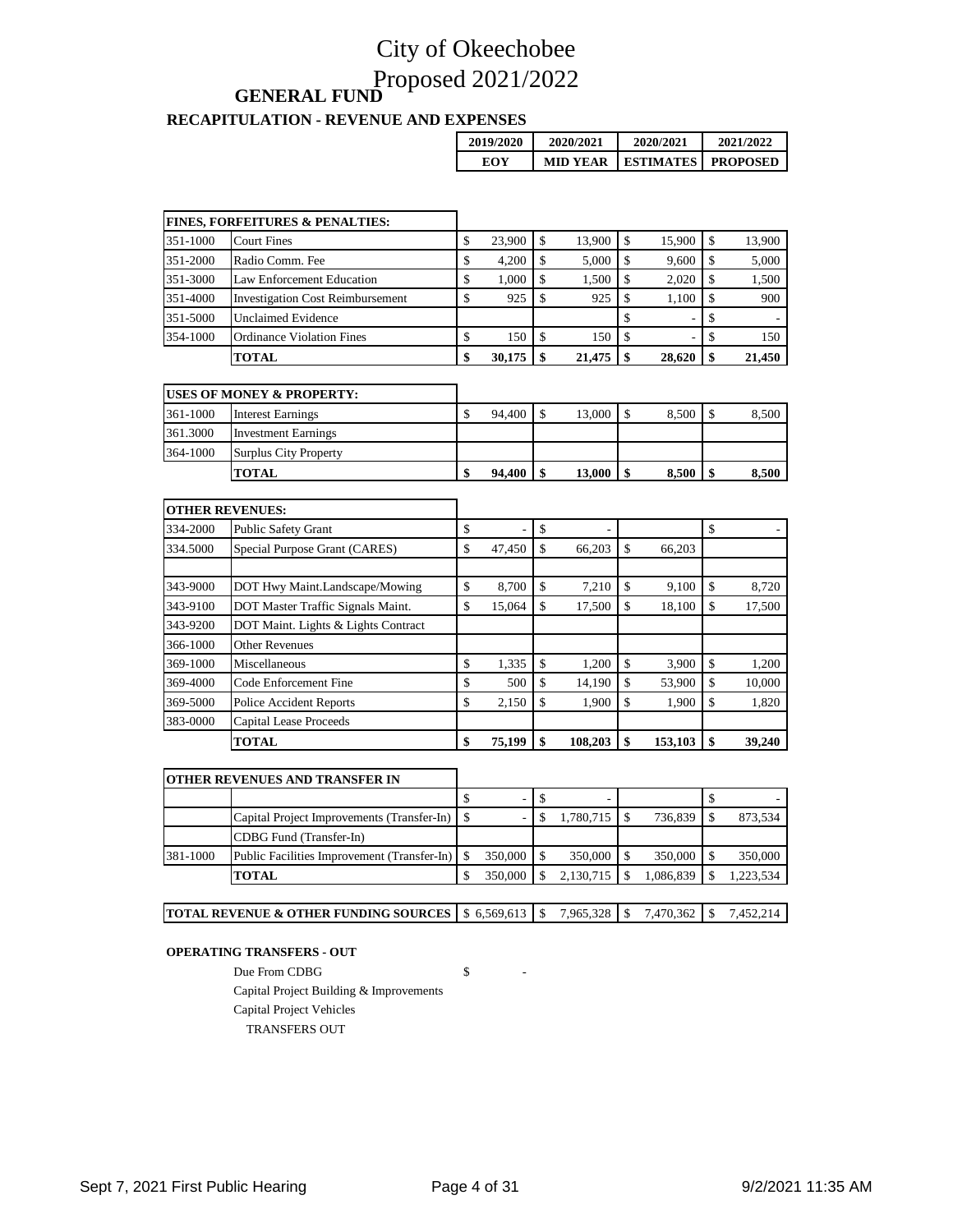#### **DEPARTMENT: LEGISLATIVE (0511)**

|                         |                             |     | 2019/2020  |     | 2020/2021       |    | 2020/2021        |    | 2021/2022       |
|-------------------------|-----------------------------|-----|------------|-----|-----------------|----|------------------|----|-----------------|
|                         |                             |     | <b>EOY</b> |     | <b>MID YEAR</b> |    | <b>ESTIMATES</b> |    | <b>PROPOSED</b> |
| 1100                    | <b>EXECUTIVE SALARIES</b>   | D   | 46,100     | \$. | 46,100          |    | 46,100           | S  | 46,100          |
| 1510                    | LONGEVITY/SERVICE INCENTIVE | D   | ۰          | S   |                 |    |                  |    |                 |
| 2100                    | <b>FICA</b>                 |     | 3,380      | S   | 3,600           | -S | 3,555            | S  | 3,600           |
| 2200                    | <b>RETIREMENT</b>           |     | 4,388      | S   | 4,600           |    | 4,390            | \$ | 3,820           |
| 2300                    | LIFE AND HEALTH INSURANCE   |     | 49.100     | S   | 37.280          |    | 36,400           | \$ | 48,100          |
| 2400                    | <b>WORKERS COMPENSATION</b> | ۰D. | 256        | -S  | 394             | S  | 350              | \$ | 415             |
| ITOTAL PERSONNEL COSTS: |                             |     | 103.224    | \$  | 91.974          |    | 90,795           | \$ | 102,035         |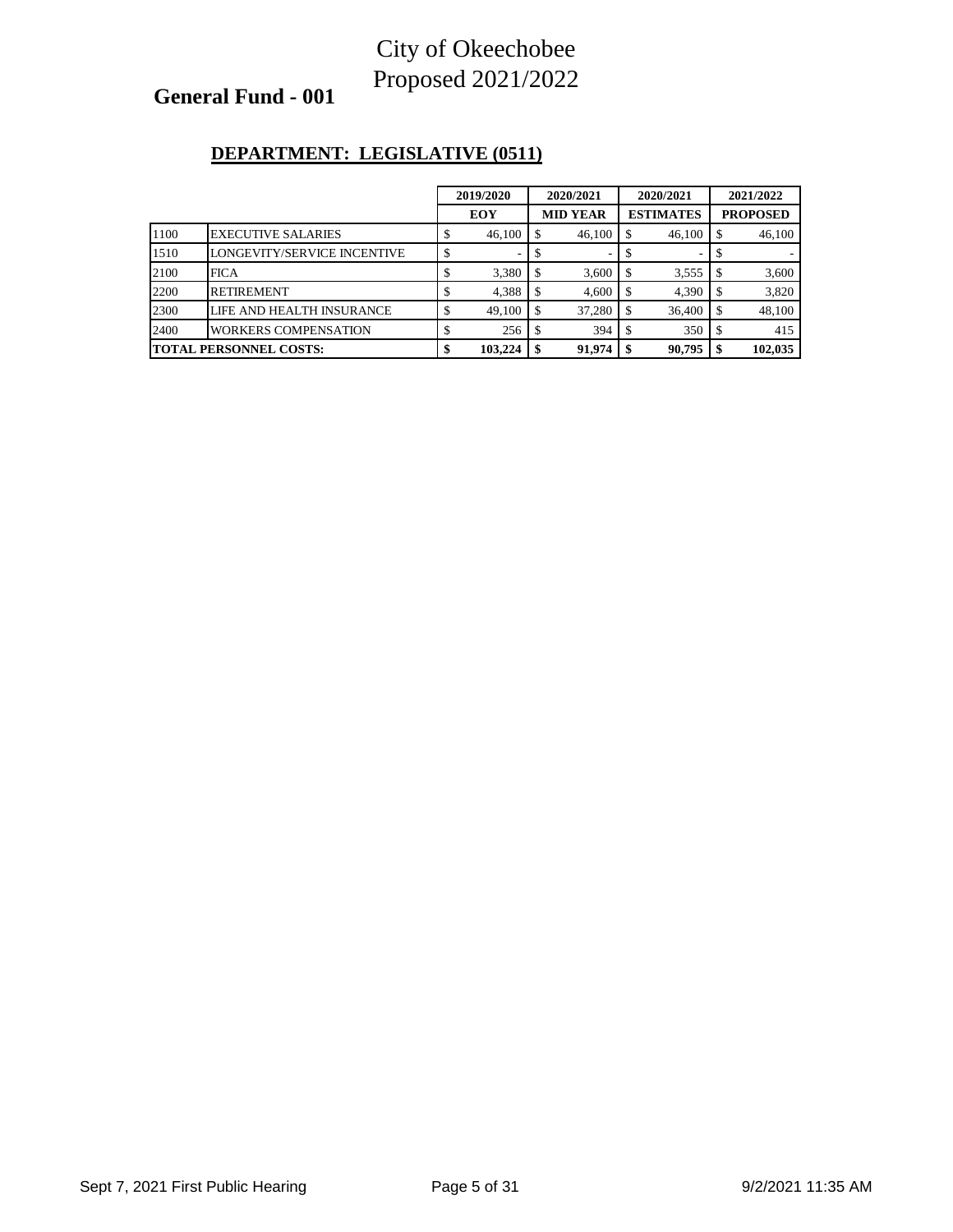#### **DEPARTMENT: LEGISLATIVE (0511)**

|                                   | <b>OPERATIONS &amp; SUPPLIES</b>         | 2019/2020     | 2020/2021       | 2020/2021        |     | 2021/2022       |
|-----------------------------------|------------------------------------------|---------------|-----------------|------------------|-----|-----------------|
|                                   |                                          | <b>EOY</b>    | <b>MID YEAR</b> | <b>ESTIMATES</b> |     | <b>PROPOSED</b> |
| 3100                              | PROFESSIONAL SERVICES                    | \$<br>10.000  |                 |                  |     |                 |
| 3400                              | OTHER CONTRACT SERVICES                  | \$<br>77,500  | \$<br>59,750    | \$<br>67.500     | \$  | 18.000          |
| 4000                              | TRAVEL AND PER DIEM                      | \$<br>1,208   | \$<br>4,000     | \$<br>500        | \$  | 2,000           |
| 4100                              | <b>COMM. &amp; FREIGHT</b>               | \$<br>1,605   | \$<br>3,200     | \$<br>2,700      | \$  | 3,000           |
| 4500                              | <b>INSURANCE</b>                         | \$<br>3,250   | \$<br>4,597     | \$<br>4,500      | \$  | 4,200           |
| 4609                              | <b>REPAIR &amp; MAINTENANCE</b>          | \$<br>1,950   | \$<br>5,000     | \$<br>2,400      | \$. | 4,200           |
| 4901                              | <b>EDUCATION</b>                         | \$<br>250     | \$<br>2,000     | \$               | \$  | 2,200           |
| 4909                              | <b>MISCELLANEOUS</b>                     | \$<br>1,100   | \$<br>2,000     | \$<br>400        | \$  | 2,000           |
| 5400                              | <b>BOOKS, PUBLICATIONS, ETC</b>          | \$<br>925     | \$<br>1,200     | \$<br>800        | \$  | 1,200           |
| 8100                              | SHARED SER/EDUCATION FOUN.               | \$<br>8,940   | \$<br>4,000     | \$<br>4,000      | \$  | 4,000           |
| 8200                              | AID TO PRIVATE ORGANIZATIONS             |               |                 | \$               | \$  |                 |
| 8202                              | LOCAL COMMUNITY REQUEST                  | \$<br>50,000  | \$<br>40,000    | \$<br>40,000     | \$  | 40,000          |
| 559-8300                          | <b>COMPETETIVE FL PARTNERSHIP GRAN</b>   | \$<br>40,000  | \$              | \$               | \$  |                 |
|                                   | <b>TOTAL SUPPLIES AND OTHER SERVICES</b> | \$<br>196,728 | \$<br>125,747   | \$<br>122,800    | \$  | 80,800          |
|                                   |                                          |               |                 |                  |     |                 |
| <b>GRAND TOTAL FOR DEPARTMENT</b> |                                          | \$<br>299,952 | \$<br>217,721   | \$<br>213,595    | \$  | 182,835         |

- 4609 Continue emails for Charter Committee and Flagler Park Committee
- 4609 Other maintenance of software, etc
- 8100 Prior years \$8940 for Shared Services Council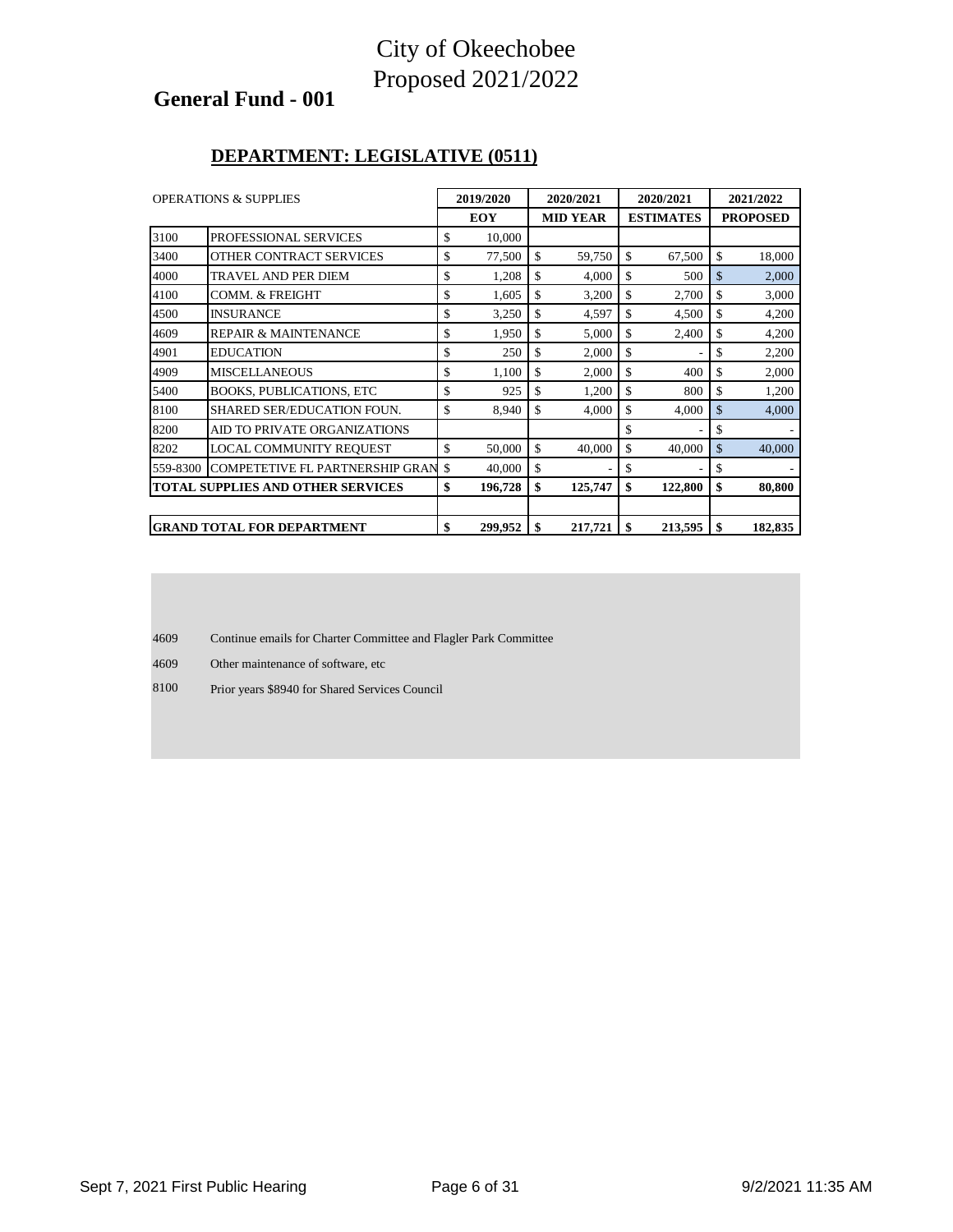### **DEPARTMENT: EXECUTIVE (0512)**

|      | PERSONNEL COST:               | 2019/2020     |    | 2020/2021       |    | 2020/2021        |      | 2021/2022       |
|------|-------------------------------|---------------|----|-----------------|----|------------------|------|-----------------|
|      |                               | EOY           |    | <b>MID YEAR</b> |    | <b>ESTIMATES</b> |      | <b>PROPOSED</b> |
| 1100 | <b>EXECUTIVE SALARIES</b>     | \$<br>113,000 | S  | 117,500         | S  | 173,900          | -S   | 93,100          |
| 1200 | <b>REGULAR SALARIES</b>       | \$<br>47,900  | \$ | 48,900          | \$ | 48,990           | -S   | 54,170          |
| 1510 | LONGEVITY/SERVICE INCENTIVE   | \$            | Φ  | 250             | -S | 250              | -S   |                 |
| 2100 | <b>FICA</b>                   | \$<br>12,600  | \$ | 12,850          | -S | 14,200           | - \$ | 11,540          |
| 2200 | <b>RETIREMENT</b>             | \$<br>15,150  | \$ | 15,600          | S  | 14,800           | -S   | 13,940          |
| 2300 | LIFE AND HEALTH INSURANCE     | \$<br>23,200  | \$ | 24,050          | \$ | 23,500           | -S   | 42,300          |
| 2400 | <b>WORKERS COMPENSATION</b>   | \$<br>870     | \$ | 1,046           | \$ | 980              | S    | 1,380           |
|      | <b>TOTAL PERSONNEL COSTS:</b> | \$<br>212,720 | \$ | 220,196         | \$ | 276,620          | - \$ | 216,430         |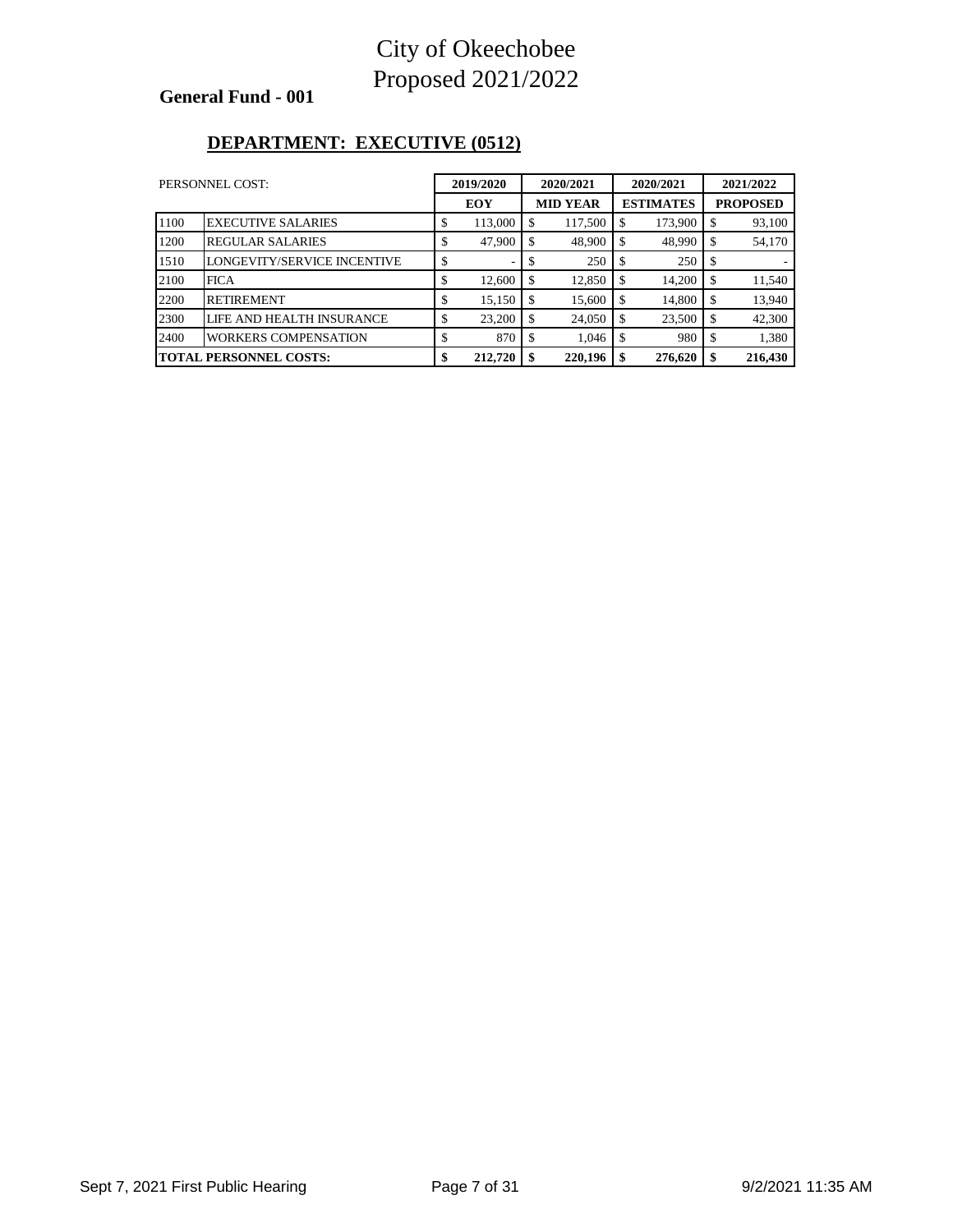#### **DEPARTMENT: EXECUTIVE (0512)**

|      | <b>SUPPLIES &amp; OTHER SERVICES</b>     | 2019/2020     | 2020/2021       |                                 | 2020/2021        |                         | 2021/2022       |
|------|------------------------------------------|---------------|-----------------|---------------------------------|------------------|-------------------------|-----------------|
|      |                                          | <b>EOY</b>    | <b>Mid Year</b> |                                 | <b>ESTIMATES</b> |                         | <b>PROPOSED</b> |
| 3400 | <b>Other Contractual Services</b>        |               |                 |                                 |                  |                         | \$<br>25,000    |
| 4000 | TRAVEL AND PER DIEM                      | \$<br>1,400   | \$<br>8,900     | \$                              | 3,400            | $\mathbf{s}$            | 2,000           |
| 4100 | <b>COMM. &amp; FREIGHT</b>               | \$<br>3,300   | \$<br>4,000     | \$                              | 4,300            | \$                      | 4,300           |
| 4400 | <b>RENTALS &amp; LEASES</b>              | \$<br>2,920   | \$<br>4,100     | \$                              | 2,950            | \$                      | 4,100           |
| 4500 | <b>INSURANCE</b>                         | \$<br>4,163   | \$<br>2,551     | \$                              | 2,490            | \$                      | 3,750           |
| 4600 | <b>R&amp;M VEHICLES</b>                  | \$<br>2,050   | \$<br>1,700     | \$                              | 1,100            | \$                      | 1,700           |
| 4609 | <b>R&amp;M EQUIPMENT</b>                 | \$<br>2,950   | \$<br>1,800     | \$                              | 3,900            | \$                      | 3,200           |
| 4901 | <b>EDUCATION</b>                         | \$<br>400     | \$<br>2,200     | \$                              | 500              | \$                      | 1,000           |
| 4909 | <b>MISCELLANEOUS</b>                     | \$<br>260     | \$<br>500       | \$                              | 300              | \$                      | 500             |
| 5100 | <b>OFFICE SUPPLIES</b>                   | \$<br>250     | \$<br>800       | \$                              | 350              | $\overline{\mathbf{s}}$ | 500             |
| 5200 | <b>OPERATING SUPPLY</b>                  | \$<br>310     | \$<br>1,750     | \$                              | 950              | \$                      | 750             |
| 5201 | <b>FUEL AND OIL</b>                      | \$<br>1,390   | \$<br>2,525     | \$                              | 1,600            | \$                      | 3,475           |
| 5400 | <b>BOOKS, PUBLICATIONS, ETC</b>          | \$<br>1,476   | \$<br>1,300     | \$                              | 1,300            | \$                      | 1,300           |
|      | <b>TOTAL SUPPLIES AND OTHER SERVICES</b> | \$<br>20,869  | \$<br>32,126    | \$                              | 23,140           | \$                      | 51,575          |
|      | <b>GRAND TOTAL FOR DEPARTMENT</b>        | \$<br>233,589 | \$<br>252,322   | $\boldsymbol{\hat{\mathbf{s}}}$ | 299,760          | \$                      | 268,005         |

1200 Placement of Executive Assistant on Step Plan commiserate with duties & responsibilities

3400 Grant writer and Grant Administration

4609 Upgrade software

4100<br>4000 Fiber connectivity spread throughout departments

Decrease travel expense

4901 Decrease Education expense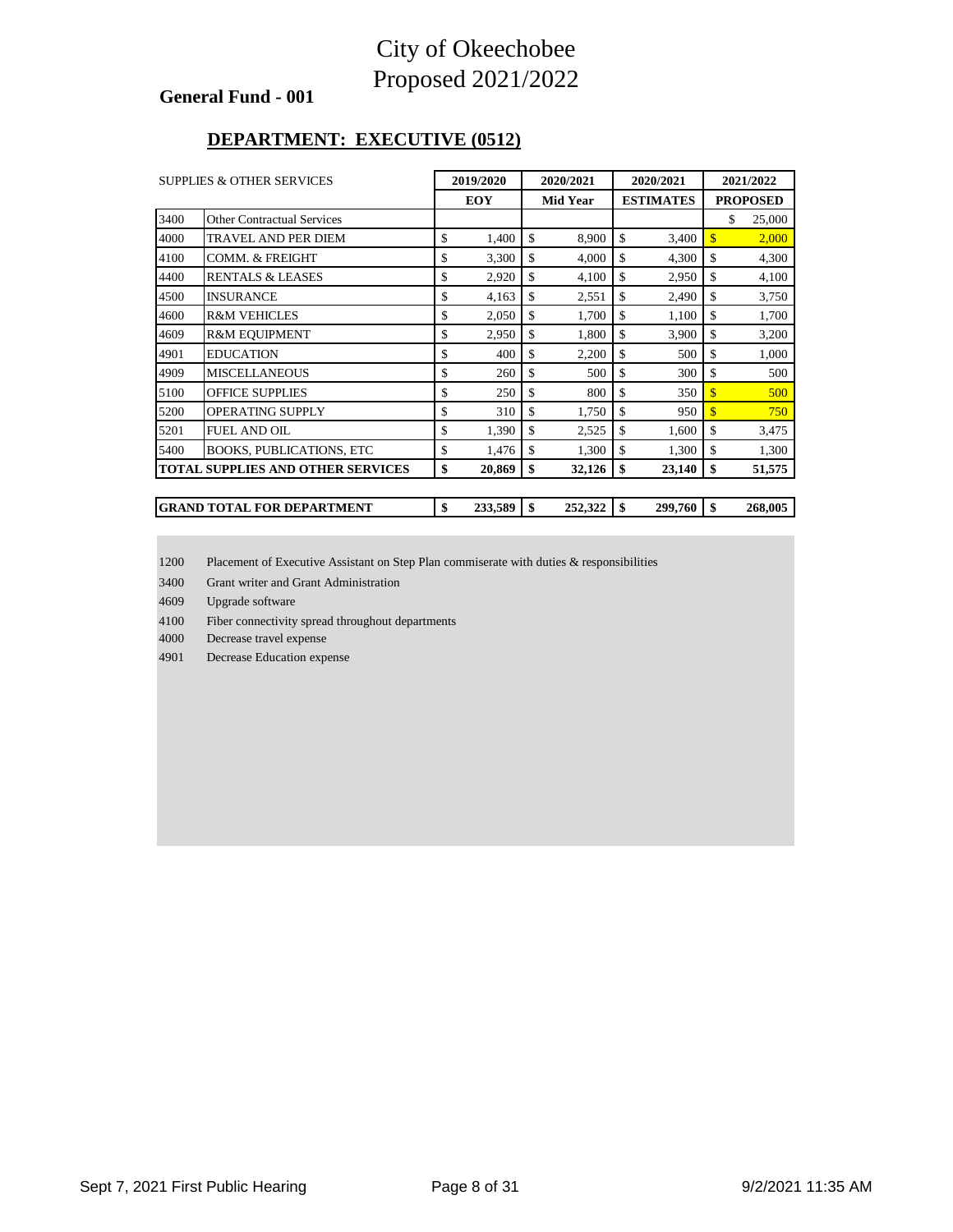### **DEPARTMENT: CLERK OFFICE (2512)**

|      | PERSONNEL COST:               |    | 2019/2020  |     | 2020/2021       | 2020/2021        |    | 2021/2022       |
|------|-------------------------------|----|------------|-----|-----------------|------------------|----|-----------------|
|      |                               |    | <b>EOY</b> |     | <b>MID YEAR</b> | <b>ESTIMATES</b> |    | <b>PROPOSED</b> |
| 1100 | <b>EXECUTIVE SALARIES</b>     | S  | 68,100     | \$. | 70,350          | \$<br>70,350     | S  | 72,000          |
| 1200 | <b>REGULAR SALARIES</b>       | S  | 64,500     | S   | 70,500          | \$<br>70,900     | \$ | 76,032          |
| 1300 | <b>OTHER SALARIES</b>         | S  | 350        | \$  |                 | \$               | S  |                 |
| 1400 | <b>OVERTIME</b>               | \$ | 850        | \$  | 850             | \$<br>400        | \$ | 1,500           |
| 1510 | LONGEVITY/SERVICE INCENTIVE   | \$ |            | S   |                 | \$               | S  |                 |
| 2100 | <b>FICA</b>                   | \$ | 9.990      | \$  | 10.900          | \$<br>10.800     | \$ | 11,300          |
| 2200 | <b>RETIREMENT</b>             | \$ | 12.590     | \$  | 13.200          | \$<br>13.200     | \$ | 10,930          |
| 2300 | LIFE AND HEALTH INSURANCE     | \$ | 32.300     | \$  | 36.850          | \$<br>35,300     | \$ | 38,700          |
| 2400 | <b>WORKERS COMPENSATION</b>   | \$ | 850        | \$  | 1.012           | \$<br>951        | \$ | 1,125           |
|      | <b>TOTAL PERSONNEL COSTS:</b> |    | 189.530    | \$  | 203,662         | \$<br>201.901    | \$ | 211.587         |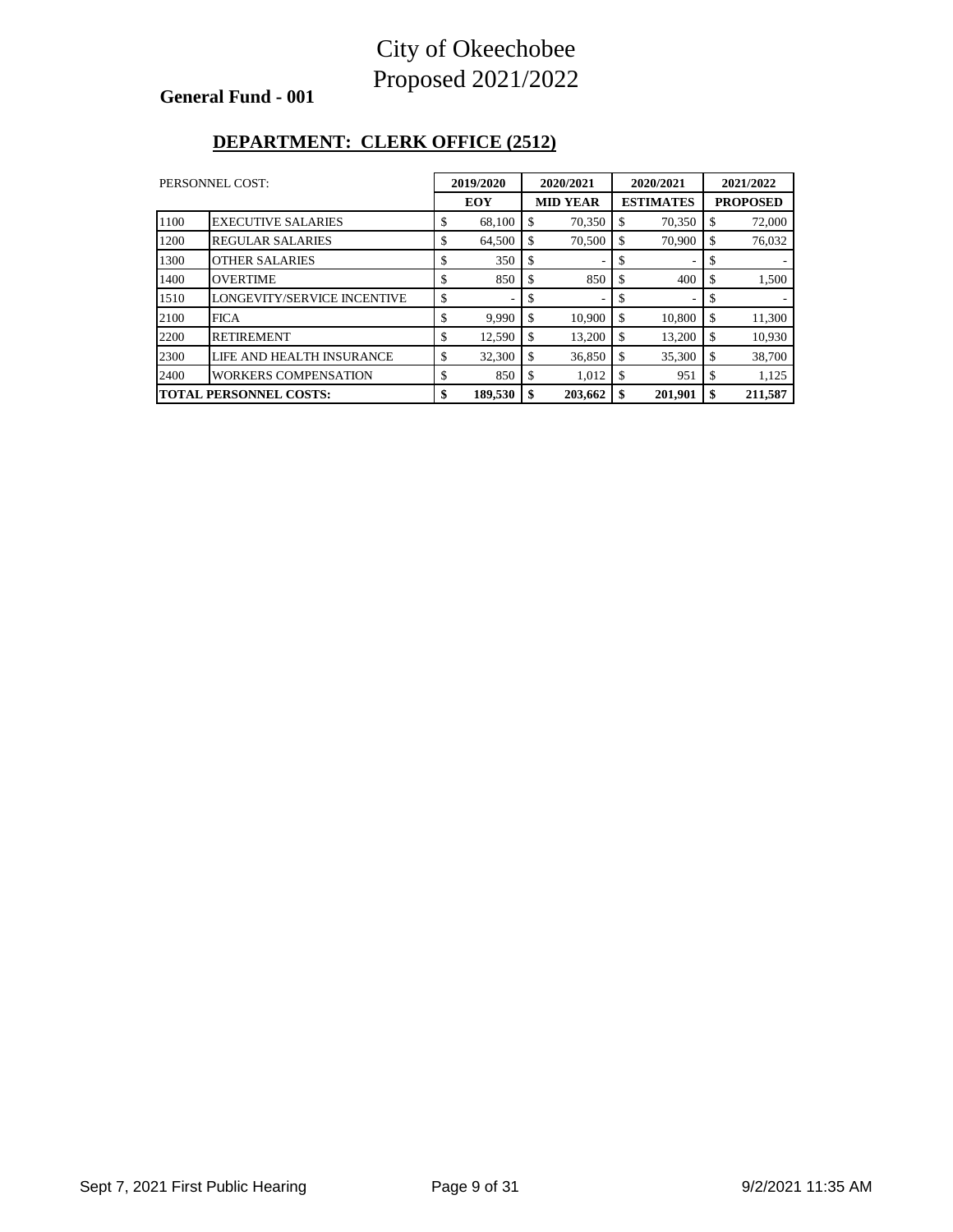#### **DEPARTMENT: CLERK OFFICE (2512)**

|      | <b>SUPPLIES &amp; OTHER SERVICES</b>     | 2019/2020     | 2020/2021       | 2020/2021        |                         | 2021/2022       |
|------|------------------------------------------|---------------|-----------------|------------------|-------------------------|-----------------|
|      |                                          | <b>EOY</b>    | <b>MID YEAR</b> | <b>ESTIMATES</b> |                         | <b>PROPOSED</b> |
| 3103 | <b>MUNICIPAL CODE</b>                    | \$<br>7,775   | \$<br>4,000     | \$<br>4,000      | \$                      | 13,600          |
| 3400 | OTHER CONTRACTUAL SERVICES               | \$<br>22,500  | \$<br>19,800    | \$<br>19,800     | \$                      | 17,300          |
| 4000 | TRAVEL AND PER DIEM                      | \$<br>1,630   | \$<br>3,500     | \$<br>1,900      | \$                      | 3,300           |
| 4100 | <b>COMM. &amp; FREIGHT</b>               | \$<br>2,100   | \$<br>3,425     | \$<br>3,400      | \$                      | 4,700           |
| 4500 | <b>INSURANCE</b>                         | \$<br>5,730   | \$<br>13,770    | \$<br>13,700     | \$                      | 13,900          |
| 4609 | <b>R&amp;M EQUIPMENT</b>                 | \$<br>9,200   | \$<br>9,800     | \$<br>9,800      | \$                      | 9,800           |
| 4900 | ADVERTISING/OTHER CHARGES                | \$<br>21,540  | \$<br>18,000    | \$<br>18,000     | $\overline{\mathbf{S}}$ | 16,000          |
| 4901 | <b>EDUCATION</b>                         | \$<br>1,050   | \$<br>2,400     | \$<br>2,000      | $\overline{\mathbf{S}}$ | 2,300           |
| 4909 | MISCELLANEOUS/ELECTION                   | \$<br>2,820   | \$<br>24,500    | \$<br>20.785     | $\mathbf{\$}$           | 2,500           |
| 5100 | <b>OFFICE SUPPLIES</b>                   | \$<br>2,850   | \$<br>2,500     | \$<br>1,600      | $\overline{\mathbf{S}}$ | 2,300           |
| 5400 | <b>BOOKS, PUBLICATIONS, ETC</b>          | \$<br>2,050   | \$<br>2,700     | \$<br>2,500      | \$                      | 2,800           |
|      | <b>TOTAL SUPPLIES AND OTHER SERVICES</b> | \$<br>79,245  | \$<br>104,395   | \$<br>97,485     | \$                      | 88,500          |
|      |                                          |               |                 |                  |                         |                 |
|      | <b>GRAND TOTAL FOR DEPARTMENT</b>        | \$<br>268,775 | \$<br>308,057   | \$<br>299,386    | \$                      | 300,087         |

1200 Placement of Deputy Clerk on Step Plan commiserate with duties & responsibilities

- 1400 Increase OT line item based on number of additional meetings; intend to pay out OT instead of using Comp Time as the Deputy City Clerk is close to the maximum annual and additional time off is not going to be approved due to the work load anticipated for FY 21-22.
- 3103 Supplement #18 will include ordinances required after FD leaves, State mandated Comp Plan Amendment, Council required Comp Plan & LDR amendments. Optional add Comp Plan to be codified and add to webhosting on MCC site.
- 3400 Global Map annual contract same, shredding services costs increased, Phase 4 of the of the backlogged scanning project (planning & zoning records and all minute packets).
- 4100 Fiber connectivity spread throughout departments
- 4909 Decrease due to election not paid from this FY; number of employees receiving 5, 10 & 15 yr service awards reduced by 3 due to FD leaving and 1 retired last FY.
- 5400 Increased based on trend for subscription costs.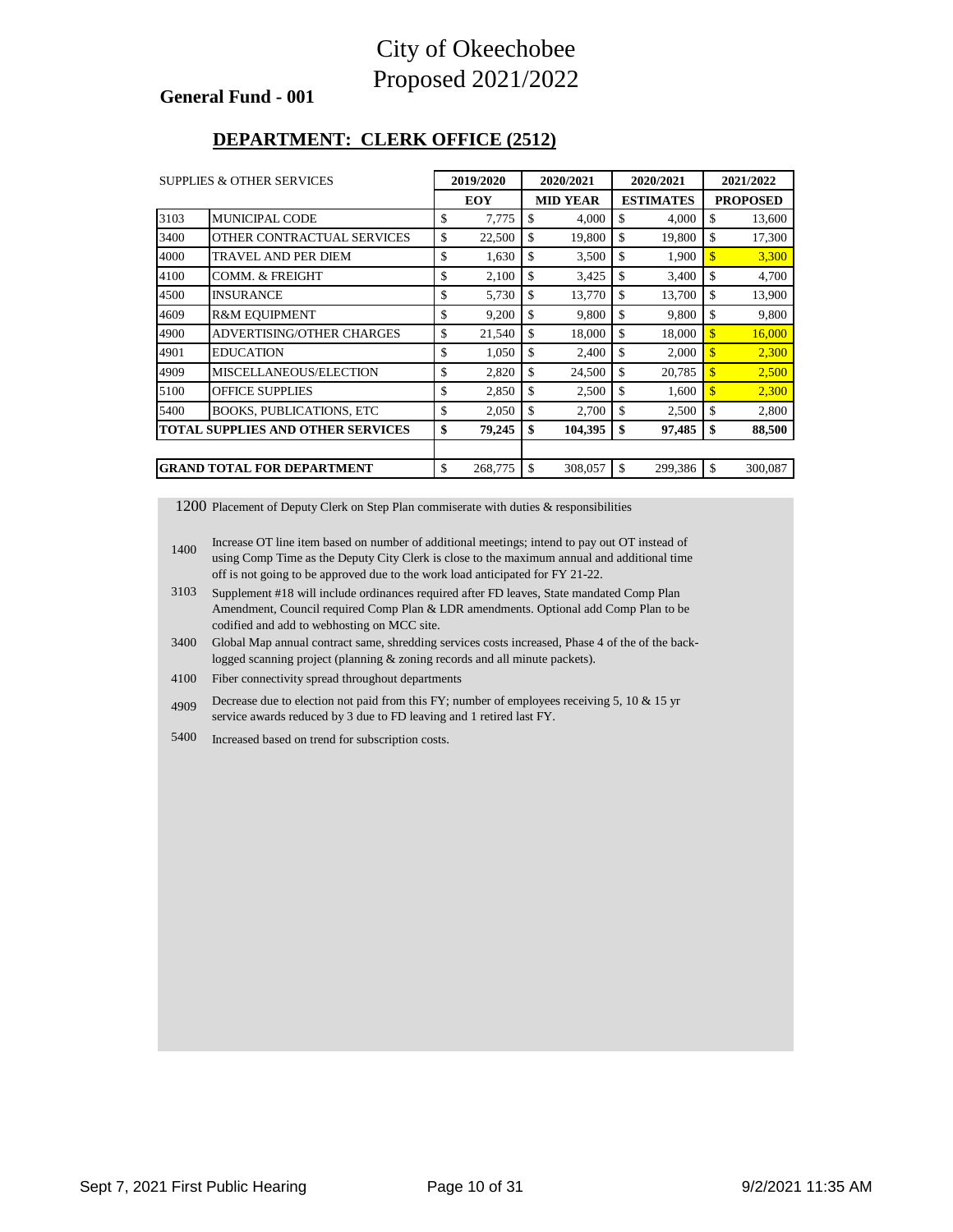### **DEPARTMENT: LEGAL SERVICES (0514)**

|      | SUPPLIES & OTHER SERVICES                | 2019/2020     |    | 2020/2021       | 2020/2021 |                  | 2021/2022 |                 |
|------|------------------------------------------|---------------|----|-----------------|-----------|------------------|-----------|-----------------|
|      |                                          | <b>EOY</b>    |    | <b>MID YEAR</b> |           | <b>ESTIMATES</b> |           | <b>PROPOSED</b> |
| 2300 | <b>HEALTH INSURANCE</b>                  | \$<br>2,675   | S  |                 | S         |                  | \$        |                 |
| 3100 | PROFESSIONAL SERVICES                    | \$<br>87,500  | \$ | 162,800         | \$        | 158,000          | \$        | 112,800         |
| 3101 | PPROFESSIONAL SERVICES (CODE, ETC)       |               |    |                 |           |                  | \$        | 50,000          |
| 3300 | <b>LEGAL COST</b>                        | \$<br>25,800  | \$ | 50,500          | \$        | 38,000           | \$        | 25,000          |
| 4000 | TRAVEL AND PER DIEM                      | \$            | S  | 1,000           | \$        |                  | \$        | 1,000           |
| 4100 | COMM. AND FREIGHT SERVICES               | \$<br>150     | \$ | 500             | \$        |                  | \$        |                 |
| 4609 | <b>R&amp;M EOUIPMENT</b>                 | \$<br>575     | \$ | 800             | \$        | 240              | \$        | 800             |
| 4901 | <b>EDUCATION</b>                         | \$<br>80      | \$ | 500             | \$        |                  | \$        | 500             |
| 5100 | <b>OFFICE SUPPLIES</b>                   | \$<br>٠       | \$ | 300             | \$        |                  | \$        | 300             |
| 5400 | <b>MEMBERSHIP &amp; SUBSCRIPTIONS</b>    | \$            | S  |                 | \$        |                  | \$        |                 |
|      | <b>TOTAL SUPPLIES AND OTHER SERVICES</b> | \$<br>116.780 | \$ | 216,400         | \$        | 196.240          | \$        | 190,400         |
|      |                                          |               |    |                 |           |                  |           |                 |
|      | <b>GRAND TOTAL FOR DEPARTMENT</b>        | \$<br>116,780 | \$ | 216,400         | \$        | 196,240          | \$        | 190,400         |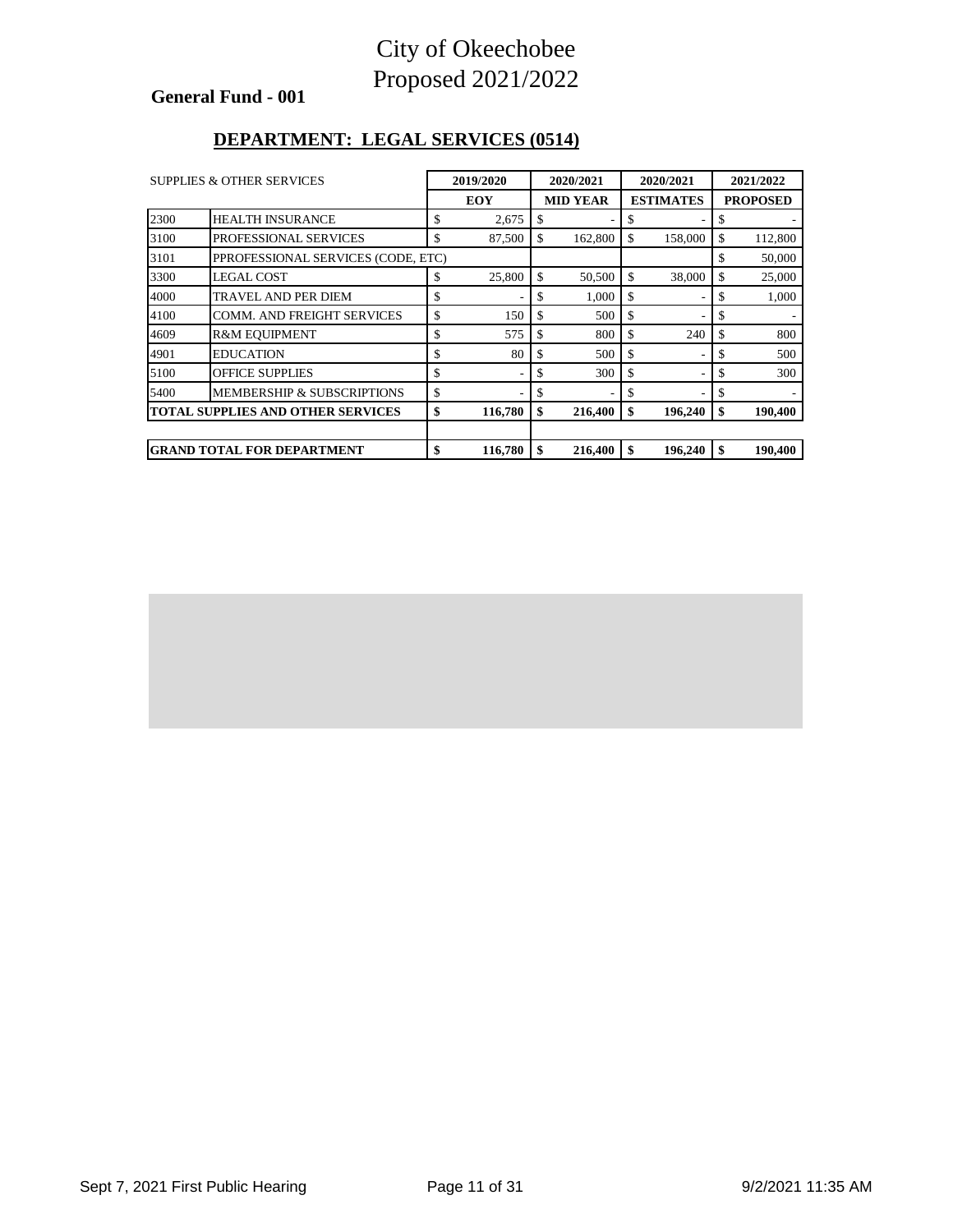### **DEPARTMENT: FINANCE DEPARTMENT (0513)**

|      | PERSONNEL COST:               |    | 2019/2020  | 2020/2021       |    | 2020/2021        |    | 2021/2022       |
|------|-------------------------------|----|------------|-----------------|----|------------------|----|-----------------|
|      |                               |    | <b>EOY</b> | <b>MID YEAR</b> |    | <b>ESTIMATES</b> |    | <b>PROPOSED</b> |
| 1100 | <b>EXECUTIVE SALARIES</b>     | S  | 65,350     | \$<br>66,500    | \$ | 66,500           | S  | 68,500          |
| 1200 | <b>REGULAR SALARIES</b>       | \$ | 82,100     | \$<br>82,900    | \$ | 83,800           | \$ | 85,600          |
| 1510 | LONGEVITY/SERVICE INCENTIVE   | \$ |            | \$              | \$ |                  | \$ |                 |
| 2100 | <b>FICA</b>                   | \$ | 10.050     | \$<br>11,550    | \$ | 11,050           | \$ | 11,780          |
| 2200 | <b>RETIREMENT</b>             | S  | 13.700     | \$<br>14.100    | \$ | 13,920           | \$ | 11,600          |
| 2300 | LIFE AND HEALTH INSURANCE     | \$ | 35,900     | \$<br>37.725    | \$ | 37.400           | \$ | 39,500          |
| 2400 | WORKERS COMPENSATION          | \$ | 900        | \$<br>1.030     | \$ | 1.010            | \$ | 1,250           |
| 2500 | <b>UNEMPLOYMENT TAXES</b>     |    |            |                 | \$ |                  | \$ |                 |
|      | <b>TOTAL PERSONNEL COSTS:</b> |    | 208,000    | \$<br>213,805   | S  | 213,680          | \$ | 218,230         |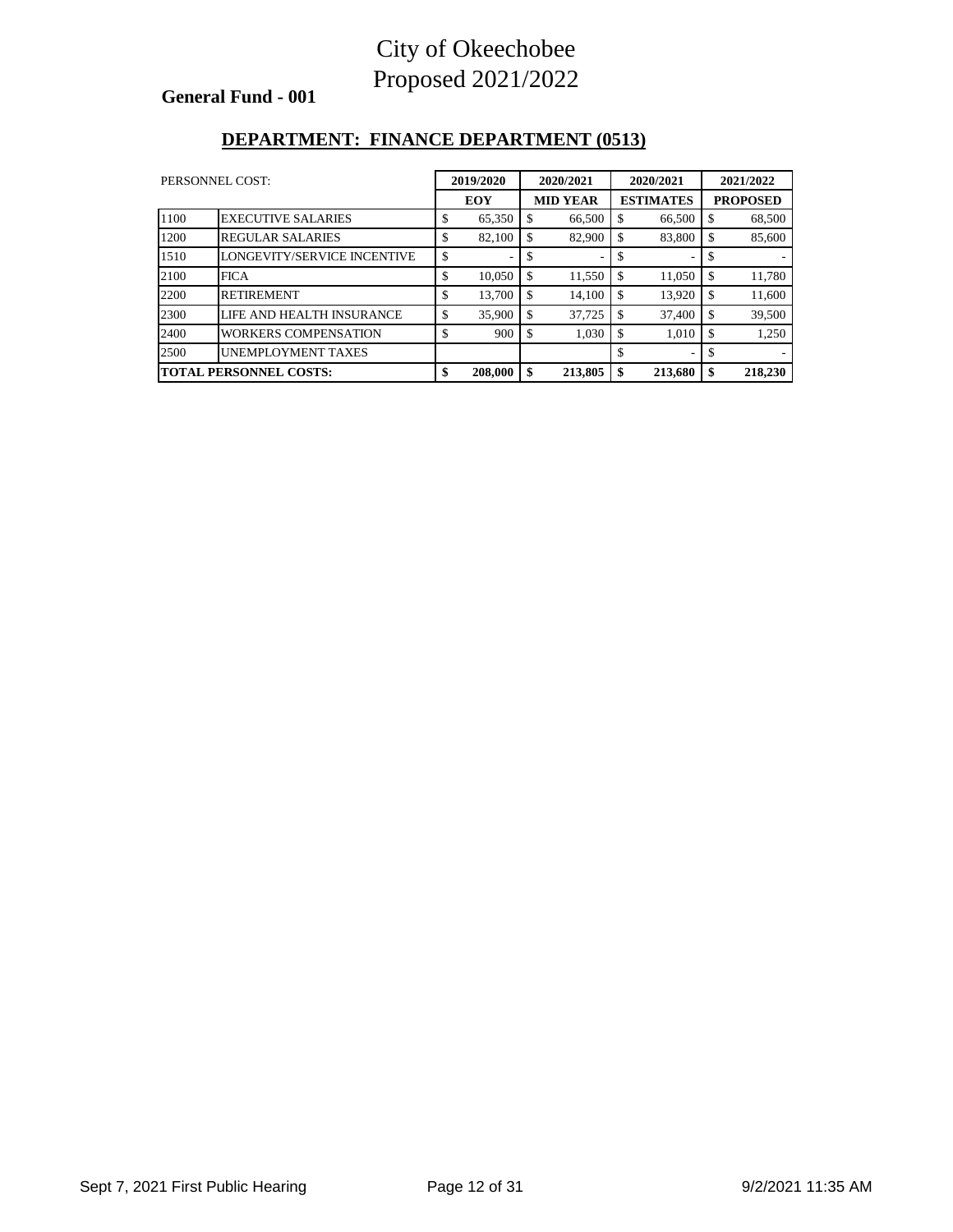#### **General Fund - 001**

#### **DEPARTMENT: FINANCE DEPARTMENT (0513)**

|      |                                          | 2019/2020     |                    | 2020/2021       | 2020/2021        |              | 20121/2022      |
|------|------------------------------------------|---------------|--------------------|-----------------|------------------|--------------|-----------------|
|      |                                          | <b>EOY</b>    |                    | <b>MID YEAR</b> | <b>ESTIMATES</b> |              | <b>PROPOSED</b> |
| 3200 | <b>ACCOUNTING &amp; AUDIT</b>            | \$<br>36,800  | \$.                | 33,800          | \$<br>33,800     | \$           | 36,300          |
| 3400 | OTHER CONTRACTUAL SERVICES               | \$<br>42,900  | \$.                | 37,600          | \$<br>32,800     | \$           | 35,960          |
| 4000 | TRAVEL AND PER DIEM                      | \$<br>200     | \$                 | 2,000           | \$<br>650        | \$           | 1,600           |
| 4100 | COMM. & FREIGHT                          | \$<br>2,140   | \$                 | 3,580           | \$<br>3,550      | \$           | 4,700           |
| 4500 | <b>INSURANCE</b>                         | \$<br>7,380   | \$                 | 9,220           | \$<br>9,100      | \$           | 9,970           |
| 4609 | R&M EQUIPMENT                            | \$<br>12,100  | $\mathcal{S}$      | 14,200          | \$<br>10,900     | \$           | 16,770          |
| 4901 | <b>EDUCATION</b>                         | \$<br>400     | $\mathbf{\hat{S}}$ | 1,250           | \$<br>٠          | \$           | 1,000           |
| 4909 | <b>MISCELLANEOUS</b>                     | \$            | \$                 | 500             | \$               | \$           | 400             |
| 5100 | <b>OFFICE SUPPLIES</b>                   | \$<br>1,750   | $\mathbf{\$}$      | 1,200           | \$<br>1,100      | \$           | 1,200           |
| 5200 | <b>OPERATING SUPPLY</b>                  | \$<br>14,600  | \$.                | 15,650          | \$<br>14,900     | \$           | 11,700          |
| 5400 | <b>BOOKS, PUBLICATIONS, ETC</b>          | \$<br>175     | \$                 | 250             | \$<br>100        | $\mathbf{S}$ | 100             |
|      | <b>TOTAL SUPPLIES AND OTHER SERVICES</b> | \$<br>118,445 | \$                 | 119,250         | \$<br>106,900    | \$           | 119,700         |
|      |                                          |               |                    |                 |                  |              |                 |
|      | <b>TOTAL COST:</b>                       | \$<br>326.445 | \$                 | 333,055         | \$<br>320,580    | \$           | 337,930         |

3200 Added place card for Actuary Study, \$2,800

4100 Fiber connectivity spread throughout departments

4609 Accounting & BTR software Maintenance cost, email licensure, other misc. equip repair

5200 Assessment program , Postage for tax notices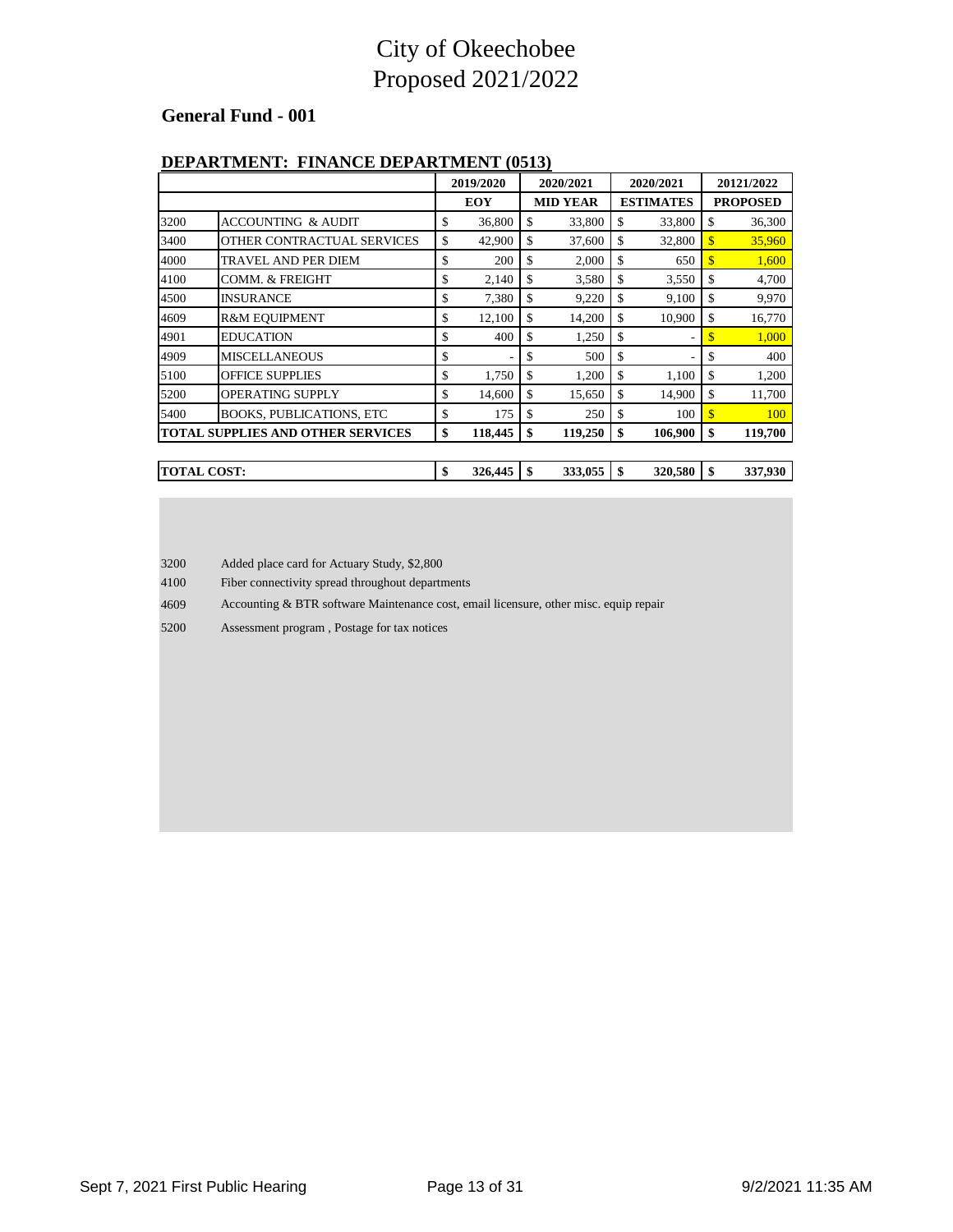### **DEPARTMENT: GENERAL SERVICES (0519)**

|      | PERSONNEL COST:               |    | 2019/2020  |    | 2020/2021       |      | 2020/2021        |     | 2021/2022       |
|------|-------------------------------|----|------------|----|-----------------|------|------------------|-----|-----------------|
|      |                               |    | <b>EOY</b> |    | <b>MID YEAR</b> |      | <b>ESTIMATES</b> |     | <b>PROPOSED</b> |
| 1200 | <b>REGULAR SALARIES</b>       | \$ | 105,900    | S  | 111,700         | -S   | 108,300          | S   | 119,400         |
| 1300 | <b>OTHER SALARY</b>           |    |            |    |                 |      |                  |     |                 |
| 1400 | <b>OVERTIME</b>               |    |            | \$ | 850             |      |                  | ъ   | 850             |
| 1510 | LONGEVITY/SERVICE INCENTIVE   |    |            |    |                 |      |                  |     |                 |
| 2100 | <b>FICA</b>                   | \$ | 8.070      | \$ | 8.770           | -\$  | 8.250            | \$. | 9,200           |
| 2200 | <b>RETIREMENT</b>             | S  | 9.660      | \$ | 10.600          | - \$ | 9,600            | £.  | 8,880           |
| 2300 | LIFE AND HEALTH INSURANCE     | \$ | 31,000     | \$ | 35,500          | - \$ | 35,200           | £.  | 39,100          |
| 2400 | <b>WORKERS COMPENSATION</b>   | \$ | 950        | \$ | 835             | -\$  | 800              | £.  | 1,100           |
|      | <b>TOTAL PERSONNEL COSTS:</b> |    | 155,580    | \$ | 168,255         | - \$ | 162,150          |     | 178,530         |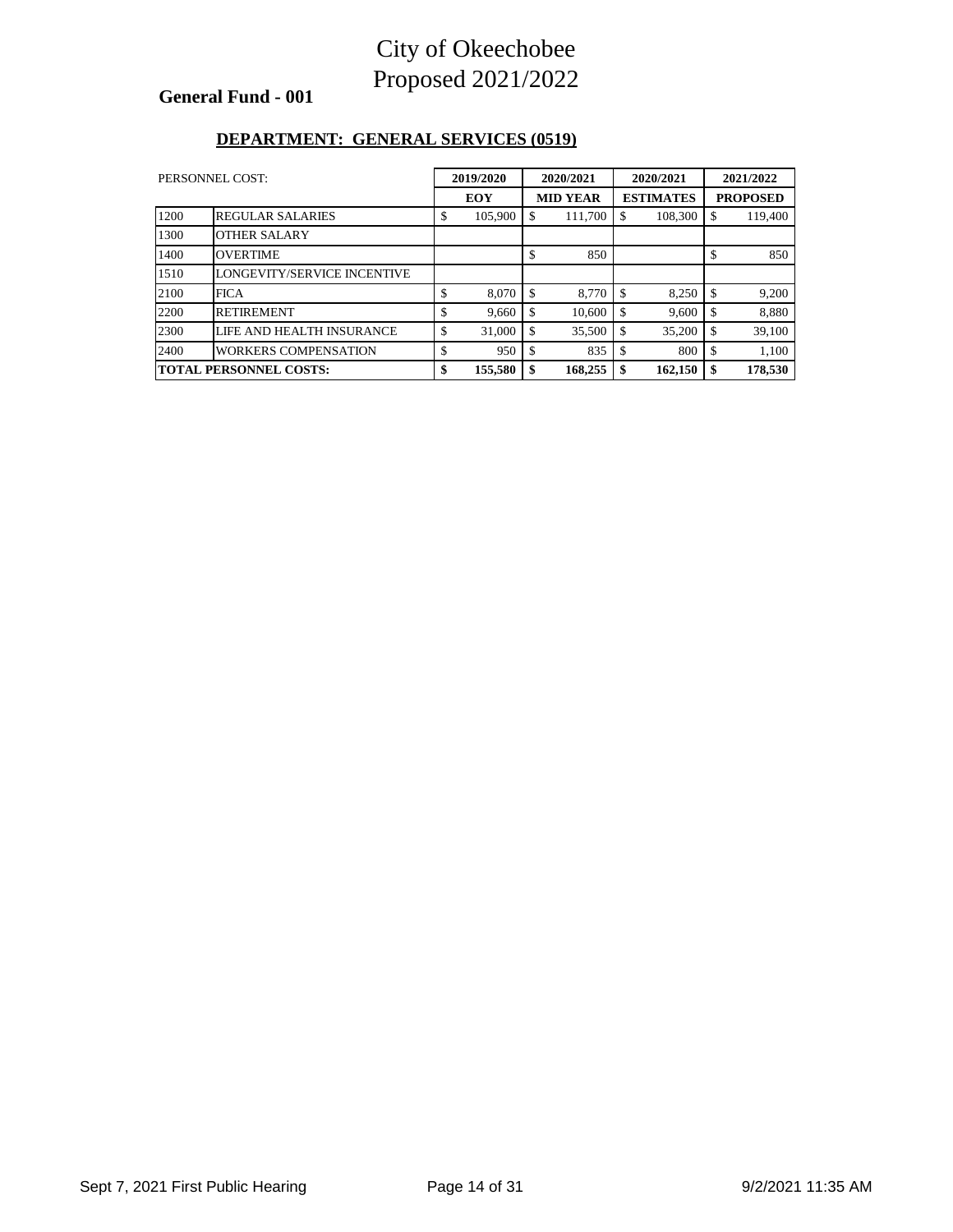#### **DEPARTMENT: GENERAL SERVICES (0519)**

|                                   | <b>SUPPLIES &amp; OTHER SERVICES</b>     |    | 2019/2020  | 2020/2021       | 2020/2021        | 2021/2022       |
|-----------------------------------|------------------------------------------|----|------------|-----------------|------------------|-----------------|
|                                   |                                          |    | <b>EOY</b> | <b>MID YEAR</b> | <b>ESTIMATES</b> | <b>PROPOSED</b> |
| 3100                              | PROFESSIONAL SERVICES                    | \$ | 115,500    | \$<br>131,200   | \$<br>120,500    | \$<br>172,700   |
| 3400                              | OTHER CONTRACTUAL SERVICES               | \$ | 97.500     | \$<br>105,536   | \$<br>108,260    | \$<br>103,900   |
| 3401                              | PUBLIC MEETING CONTRACT COST             | \$ |            | \$<br>25.800    | \$<br>25,700     | \$<br>5,400     |
| 4000                              | TRAVEL AND PER DIEM                      | \$ | 2,675      | \$<br>4,960     | \$<br>2,850      | \$<br>4,960     |
| 4100                              | COMM. & FREIGHT                          | \$ | 2.150      | \$<br>3,790     | \$<br>3,700      | \$<br>5,740     |
| 4300                              | <b>UTILITIES</b>                         | \$ | 8,570      | \$<br>9,100     | \$<br>8.990      | \$<br>10,600    |
| 4400                              | <b>RENTALS AND LEASES</b>                | \$ | 3,700      | \$<br>3,694     | \$<br>3,911      | \$<br>3,700     |
| 4500                              | <b>INSURANCE</b>                         | \$ | 21.600     | \$<br>25,200    | \$<br>24,600     | \$<br>28,500    |
| 4600                              | <b>R&amp;M VEHICLES</b>                  | \$ |            | \$<br>3,000     | \$<br>1,200      | \$<br>3,000     |
| 4609                              | R&M BUILDING & EQUIPMENT                 | \$ | 16,700     | \$<br>27,373    | \$<br>25,450     | \$<br>22.124    |
| 4901                              | <b>EDUCATION</b>                         | \$ |            | \$<br>1,000     | \$               | \$<br>1,000     |
| 4909                              | <b>MISCELLANEOUS</b>                     | \$ | 400        | \$<br>1.000     | \$               | \$<br>1.000     |
| 5100                              | <b>OFFICE SUPPLIES</b>                   | \$ | 3,200      | \$<br>2,900     | \$<br>2,500      | \$<br>2,900     |
| 5200                              | <b>OPERATING SUPPLY</b>                  | \$ | 1,575      | \$<br>1,600     | \$<br>1,600      | \$<br>2.000     |
| 5201                              | <b>FUEL AND OIL</b>                      | \$ |            | \$<br>365       | \$<br>100        | \$<br>540       |
| 5203                              | Surcharges remitted for permits          | \$ |            | \$              | \$               | \$<br>5,000     |
| 5204                              | <b>POSTAGE &amp; SUPPLIES</b>            | \$ | 3,650      | \$<br>5,000     | \$<br>5,007      | \$<br>7,000     |
| 5400                              | <b>BOOKS, PUBLICATIONS, ETC</b>          | \$ |            | \$<br>100       |                  | \$<br>200       |
|                                   | <b>TOTAL SUPPLIES AND OTHER SERVICES</b> | \$ | 277,220    | \$<br>351,618   | \$<br>334,368    | \$<br>380,264   |
|                                   |                                          |    |            |                 |                  |                 |
| <b>GRAND TOTAL FOR DEPARTMENT</b> |                                          |    | 432,800    | \$<br>519,873   | \$<br>496,518    | \$<br>558,794   |

1200 Placement of General Serv Coordinator position on Step Plan commiserate with duties & responsibilities 3100 Engineering Services, \$20,000; Building Official; Planner; FLUM and Zoning Maps (continue reconciliation)

3401 BIS & Zoom cost

4100 Fiber connectivity spread throughout departments

5204 Postage increase and added \$1,000 for add'l mailing based on councils decision on plan to

5203 Shifted \$5000 from 3100 for 1 & 1 1/2 Surcharges to be paid to State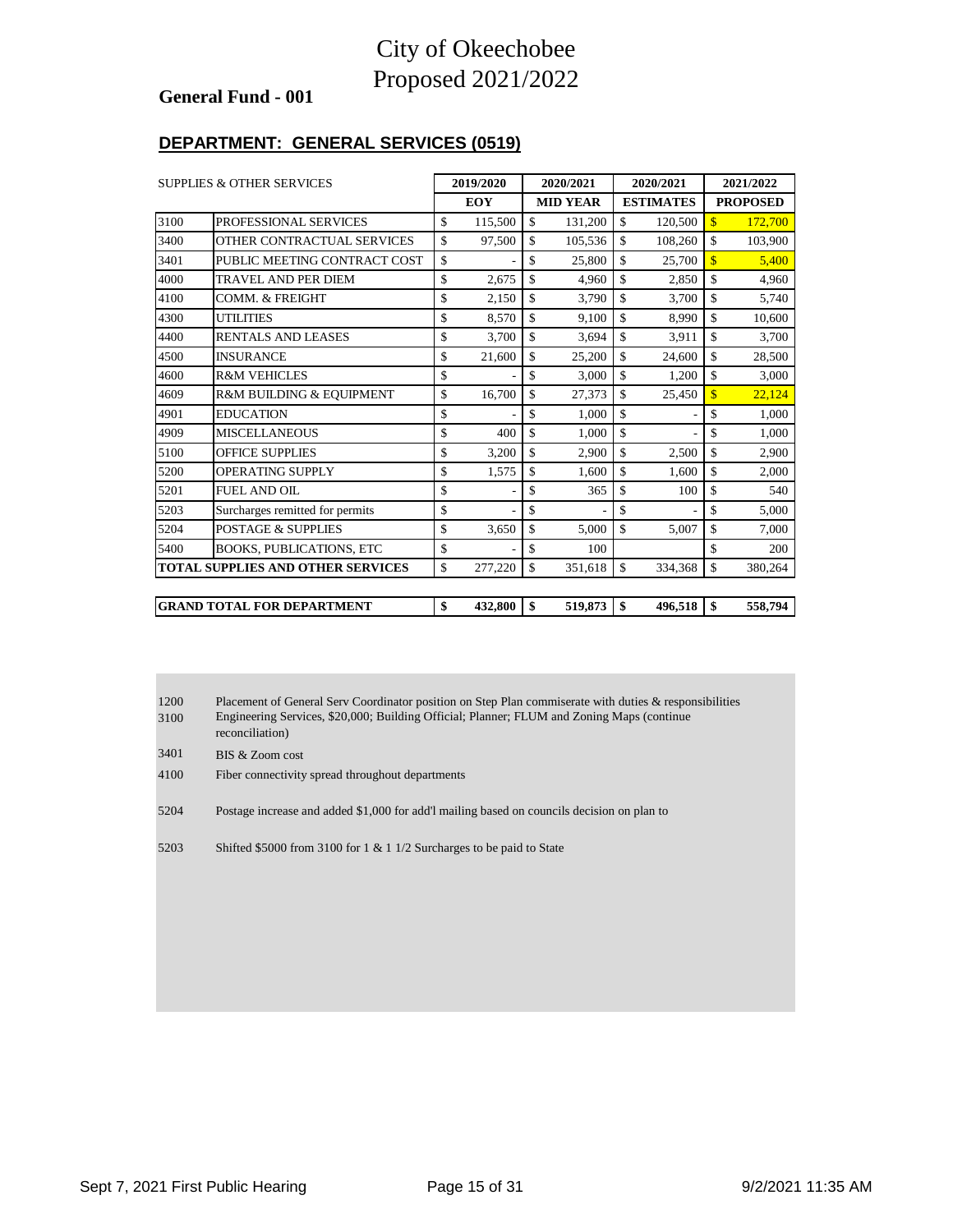#### **DEPARTMENT: POLICE DEPARTMENT (0521)**

| PERSONNEL COST: |                               |    | 2019/2020  | 2020/2021       | 2020/2021        | 2021/2022       |
|-----------------|-------------------------------|----|------------|-----------------|------------------|-----------------|
|                 |                               |    | <b>EOY</b> | <b>MID YEAR</b> | <b>ESTIMATES</b> | <b>PROPOSED</b> |
| 1100            | <b>EXECUTIVE SALARIES</b>     | \$ | 77,300     | \$<br>124.864   | \$<br>123,800    | \$<br>81,200    |
| 1200            | <b>REGULAR SALARIES</b>       | \$ | 1.230.800  | \$<br>1,479,283 | \$<br>1,445,900  | \$<br>1,518,000 |
| 1201            | <b>HOLIDAY PAY</b>            | \$ |            | \$              | \$<br>5.600      | \$<br>7.000     |
| 1202            | OFFICERS HOLIDAY PAY          | \$ | 23.300     | \$<br>29,000    | \$<br>23,900     | \$<br>29,000    |
| 1300            | <b>OTHER SALARY</b>           | \$ | 31,500     | \$<br>44,500    | \$<br>32,000     | \$<br>44,500    |
| 1400            | <b>OVERTIME</b>               | \$ | 1.950      | \$<br>3,100     | \$<br>2.772      | \$<br>3,100     |
| 1402            | Dispatch OT                   | \$ |            | \$<br>8,500     | \$<br>8,700      | \$<br>8,500     |
| 1403            | OFFICERS OVERTIME PAY         | \$ | 82.500     | \$<br>107,000   | \$<br>140,000    | \$<br>90.000    |
| 1404            | OFFICER OT SPECIAL DETAIL     |    |            |                 |                  | \$<br>35,000    |
| 1501            | <b>AUXILIARY PAY</b>          | \$ | 1,200      | \$<br>1.200     | \$<br>1.200      | \$<br>1.200     |
| 1510            | LONGEVITY/SERVICE INCENTIVE   | \$ | 1.000      | \$              | \$               | \$              |
| 1520            | OFFICERS LONGEVITY/SERVICE    | \$ | 250        | \$<br>500       | \$<br>500        | \$<br>500       |
| 1540            | <b>CAREER EDUCATION</b>       | \$ | 12,500     | \$<br>15,000    | \$<br>13,800     | \$<br>15.600    |
| 2100            | <b>FICA</b>                   | \$ | 112,500    | \$<br>133,667   | \$<br>129,800    | \$<br>139,450   |
| 2200            | <b>RETIREMENT</b>             | \$ | 245,500    | \$<br>285,385   | \$<br>280,000    | \$<br>204,300   |
| 2300            | LIFE AND HEALTH INSURANCE     | \$ | 342,500    | \$<br>388,140   | \$<br>378,300    | \$<br>407,475   |
| 2400            | <b>WORKERS COMPENSATION</b>   | \$ | 55,300     | \$<br>89,660    | \$<br>84,600     | \$<br>99,100    |
| 2500            | UNEMPLOYMENT COMP.            |    |            |                 |                  | \$<br>10,000    |
|                 | <b>TOTAL PERSONNEL COSTS:</b> |    | 2,218,100  | \$<br>2,709,799 | \$<br>2,670,872  | \$<br>2,693,925 |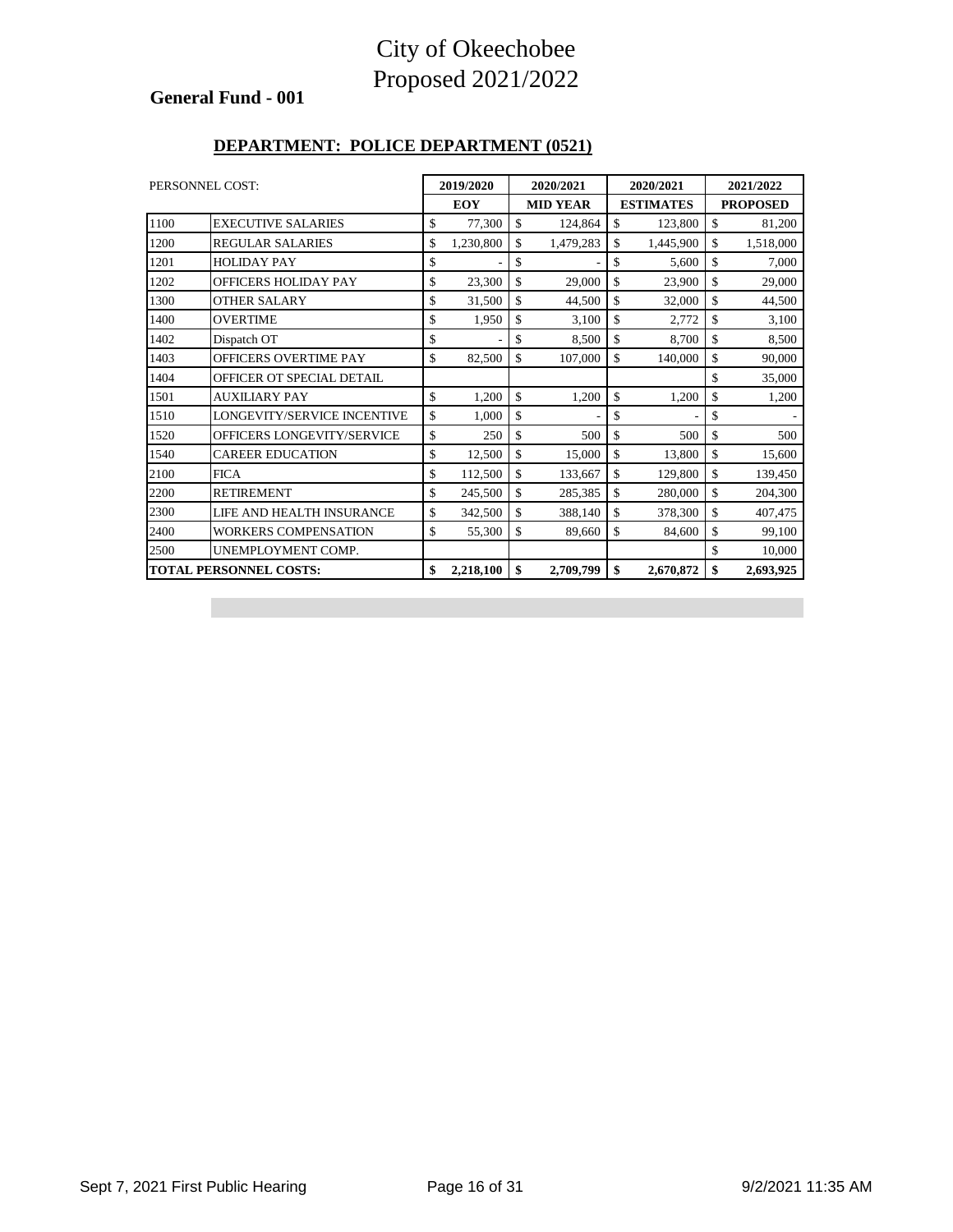#### **DEPARTMENT: POLICE DEPARTMENT**

|      | <b>SUPPLIES &amp; OTHER SERVICES</b>     | 2019/2020       | 2020/2021       |                    | 2020/2021        |                         | 2021/2022       |
|------|------------------------------------------|-----------------|-----------------|--------------------|------------------|-------------------------|-----------------|
|      |                                          | <b>EOY</b>      | <b>MID YEAR</b> |                    | <b>ESTIMATES</b> |                         | <b>PROPOSED</b> |
| 3100 | PROFESSIONAL SERVICES                    | \$<br>39,600    | \$<br>41,328    | \$                 | 39,325           | \$                      | 41,328          |
| 3400 | OTHER CONTRACTURAL SERVICES              | \$<br>21,300    | \$<br>35,228    | $\mathbf{\hat{S}}$ | 34,500           | $\overline{\mathbf{s}}$ | 35,000          |
| 4000 | <b>TRAVEL AND PER DIEM</b>               | \$<br>3,560     | \$<br>4,000     | \$                 | 2,550            | \$                      | 11,500          |
| 4100 | <b>COMM. &amp; FREIGHT</b>               | \$<br>38,500    | \$<br>49,000    | \$                 | 45,600           | $\overline{\mathbf{s}}$ | 47,500          |
| 4300 | <b>UTILITIES</b>                         | \$<br>12,900    | \$<br>17,000    | $\mathbf{\hat{S}}$ | 14,800           | $\overline{\mathbf{s}}$ | 16,000          |
| 4400 | RENTALS AND LEASES                       | \$<br>4,550     | \$<br>5,420     | \$                 | 4,980            | \$                      | 5,420           |
| 4500 | <b>INSURANCE</b>                         | \$<br>57,040    | \$<br>61,500    | $\mathbf{\hat{S}}$ | 59,400           | \$                      | 64,500          |
| 4600 | <b>R&amp;M VEHICLES</b>                  | \$<br>16,900    | \$<br>20,000    | \$                 | 17,000           | \$                      | 25,000          |
| 4609 | <b>R&amp;M EQUIPMENT</b>                 | \$<br>36.900    | \$<br>53.950    | $\mathbf{\hat{S}}$ | 46.700           | \$                      | 37.600          |
| 4700 | <b>PRINTING</b>                          | \$<br>500       | \$<br>3,000     | \$                 | 1,600            | $\overline{\mathbf{s}}$ | 2.000           |
| 4901 | <b>EDUCATION-RESTRICTED</b>              | \$<br>1,350     | \$<br>3,200     | $\mathbf{\hat{S}}$ | 6,300            | \$                      | 8,200           |
| 4902 | <b>EDUCATION - NON-RESTRICTED</b>        | \$<br>600       | \$<br>2,900     | \$                 | 2,100            | \$                      | 5,400           |
| 4903 | <b>CODE ENFORCEMENT</b>                  | \$<br>8,100     | \$<br>9,000     | $\mathbf{\hat{S}}$ | 9,100            | \$                      | 9,000           |
| 4909 | <b>MISCELLANEOUS</b>                     | \$<br>1.900     | \$<br>1,500     | \$                 | 100              | \$                      | 1,900           |
| 5100 | <b>OFFICE SUPPLIES</b>                   | \$<br>2.850     | \$<br>5.000     | \$                 | 2.800            | \$                      | 5.000           |
| 5101 | <b>DETECTIVE SUPPLIES</b>                | \$<br>3,600     | \$<br>3,000     | \$                 | 2,600            | \$                      | 3,600           |
| 5102 | <b>INVESTIGATION FEES</b>                | \$<br>3,200     | \$<br>3,000     | \$                 | 2,800            | \$                      | 3,200           |
| 5200 | OPERATING SUPPLY                         | \$<br>14,800    | \$<br>17,100    | \$                 | 13,700           | $\overline{\mathbf{s}}$ | 15,000          |
| 5201 | <b>FUEL AND OIL</b>                      | \$<br>49.900    | \$<br>62,000    | $\mathbf{\hat{S}}$ | 62,000           | \$                      | 86,000          |
| 5202 | <b>OPERATING SUPPLIES (TIRES)</b>        | \$<br>6,700     | \$<br>9.500     | $\mathsf{\$}$      | 10,700           | $\overline{\mathbf{S}}$ | 8,000           |
| 5203 | <b>UNIFORMS/PATCHES</b>                  | \$<br>15,500    | \$<br>21,600    | $\mathbf{\hat{S}}$ | 21,600           | \$                      | 21,600          |
| 5400 | <b>BOOKS, PUBLICATIONS, ETC</b>          | \$<br>1,500     | \$<br>2,500     | \$                 | 2,200            | \$                      | 2,500           |
|      | <b>TOTAL SUPPLIES AND OTHER SERVICES</b> | \$<br>341,750   | \$<br>430,726   | \$                 | 402,455          | \$                      | 455,248         |
|      |                                          |                 |                 |                    |                  |                         |                 |
|      | <b>GRAND TOTAL FOR DEPARTMENT</b>        | \$<br>2,559,850 | \$<br>3,140,525 | $\mathbf{s}$       | 3,073,327        | $\mathbf{\$}$           | 3,149,173       |

- Not funding Major position; adding 2nd Lieutenant
- Special Detail line item broken out from regular OT
- Add remaining City emails for all department employees
- Fiber connectivity spread throughout departments
- 3400 Maintenance contract on CAD/Spillman system
- 4901 & Travel, education budgeting per last year (amend mid year for the OT budget) (Travel& ED to be back to normal and additional training (non-covid years)
- Continuing with the same 24,000 gallons estimate for fuel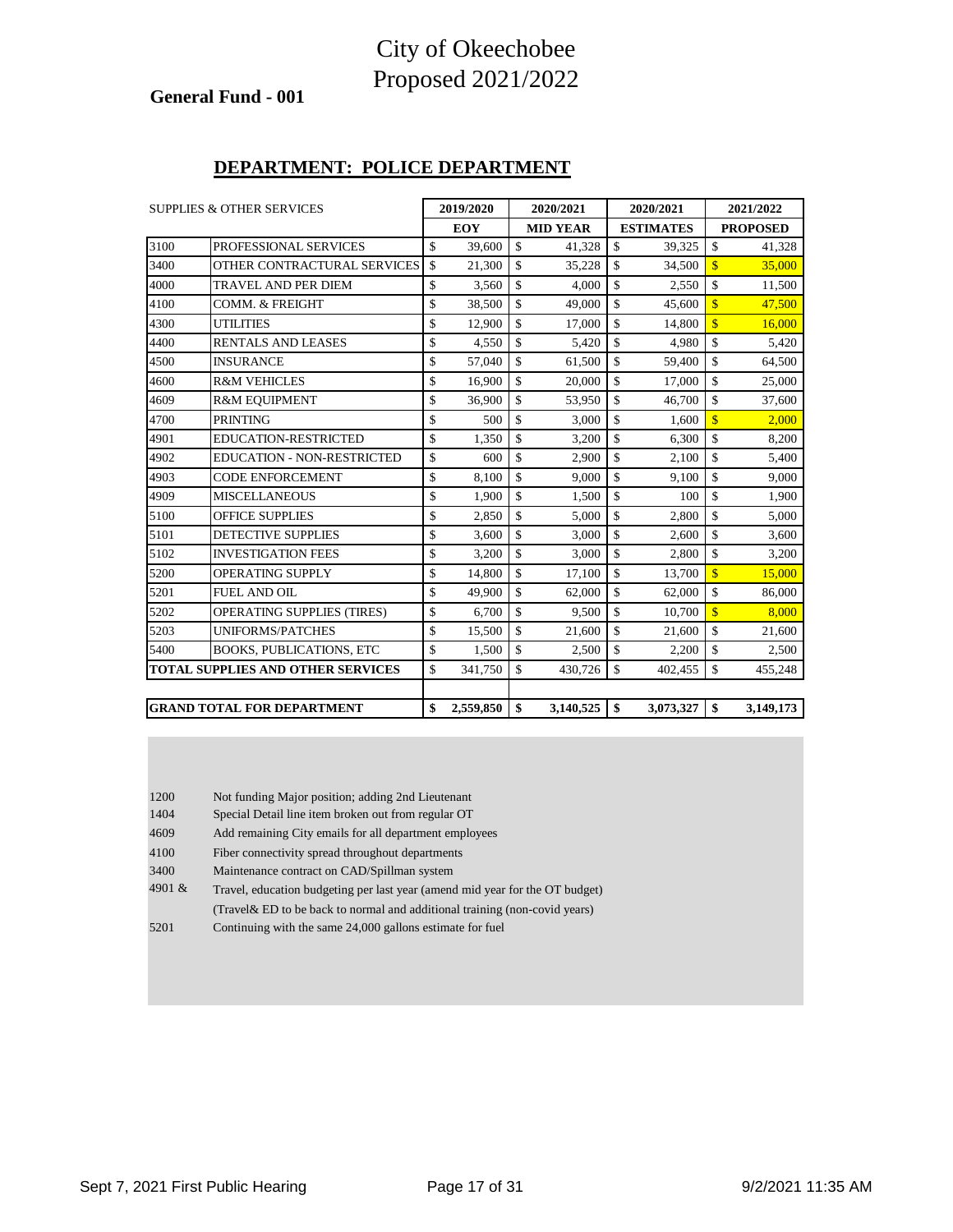### **DEPARTMENT: FIRE DEPARTMENT (0522)**

|      | PERSONNEL COST:                           | 2019/2020                      | 2020/2021       |                  | 2020/2021 | 2021/2022       |
|------|-------------------------------------------|--------------------------------|-----------------|------------------|-----------|-----------------|
|      |                                           | <b>EOY</b>                     | <b>MID YEAR</b> | <b>ESTIMATES</b> |           | <b>PROPOSED</b> |
| 1100 | <b>EXECUTIVE SALARIES</b>                 | \$<br>78,700                   | \$<br>80,400    | \$               | 80,400    | \$<br>57,100    |
| 1200 | <b>REGULAR SALARIES</b>                   | \$<br>685,700                  | \$<br>371,859   | \$               | 450,500   | \$              |
| 1200 | <b>SEPARATION EST INCL LEAVE BALANCES</b> |                                |                 |                  |           | \$<br>110,950   |
| 1201 | <b>HOLIDAY PAY</b>                        | \$<br>19,500                   | \$<br>10,470    | \$               | 10,600    | \$              |
| 1202 | <b>ACTING LIEUT/PLANNER</b>               | \$<br>7,500                    | \$<br>600       | \$               |           | \$              |
| 1300 | <b>OTHER SALARY</b>                       | \$<br>57,800                   | \$<br>15,600    | \$               |           | \$              |
| 1400 | <b>OVERTIME</b>                           | \$<br>61,200                   | \$<br>49,160    | \$               | 70,500    | \$              |
| 1401 | <b>OVERTIME PAY/ANNUAL &amp; SICK</b>     | \$<br>37,500                   | \$<br>38,660    | \$               | 72,000    | \$              |
| 1501 | <b>VOLUNTEER PAY</b>                      | \$<br>15,400                   | \$<br>11,300    | \$               | 14,200    | \$              |
| 1510 | LONGEVITY/SERVICE INCENTIVE               | \$<br>250                      | \$              | \$               |           | \$<br>750       |
| 1540 | <b>CAREER EDUCATION</b>                   | \$<br>1,200                    | \$<br>800       | \$               |           | \$<br>400       |
| 2100 | <b>FICA</b>                               | \$<br>69,300                   | \$<br>38,968    | \$               | 52,500    | \$<br>7,600     |
| 2200 | <b>RETIREMENT</b>                         | \$<br>166,400                  | \$<br>141,700   | \$               | 110,500   | \$<br>45,000    |
| 2300 | LIFE AND HEALTH INSURANCE                 | \$<br>147,300                  | \$<br>116,300   | \$               | 138,700   | \$<br>7,100     |
| 2400 | <b>WORKERS COMPENSATION</b>               | \$<br>48,800                   | \$<br>49,750    | \$               | 45,600    | \$<br>1,980     |
| 2500 | UNEMPLOYMENT COMPENSATION                 | \$<br>$\overline{\phantom{a}}$ |                 | \$               |           | \$<br>25,000    |
|      | <b>TOTAL PERSONNEL COSTS:</b>             | \$<br>1,396,550                | \$<br>925,567   | \$               | 1,045,500 | \$<br>255,880   |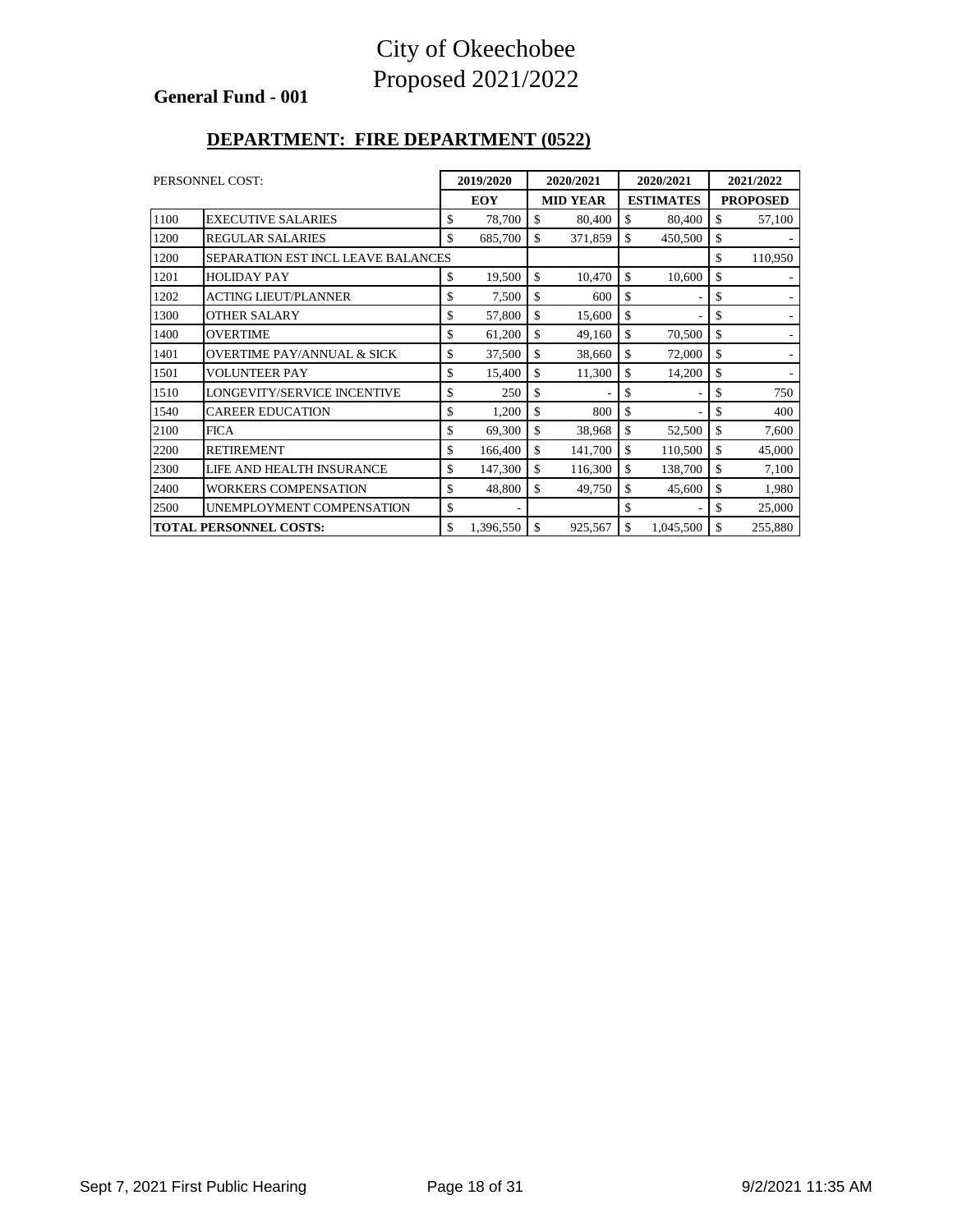#### **DEPARTMENT: FIRE DEPARTMENT (0522)**

|      | <b>SUPPLIES &amp; OTHER SERVICES</b>      | 2019/2020     | 2020/2021       | 2020/2021        |                    | 2021/2022       |
|------|-------------------------------------------|---------------|-----------------|------------------|--------------------|-----------------|
|      |                                           | <b>EOY</b>    | <b>MID YEAR</b> | <b>ESTIMATES</b> |                    | <b>PROPOSED</b> |
| 3100 | PROFESSIONAL SERVICES (MD)                | \$<br>8,400   | \$<br>5.100     | \$<br>6.100      | \$                 |                 |
| 3102 | PROF SERV (PHYS FOR SCBA)                 | \$<br>2,570   | \$<br>550       | \$<br>250        | \$                 |                 |
| 3103 | WELLNESS PROGRAM (Gym)                    | \$<br>2,700   | \$<br>1,920     | \$<br>2,400      | \$                 |                 |
| 3400 | FIRE CONTRACTUAL SERVICES                 | \$            | \$<br>235,000   | \$<br>98,611     | \$                 | 609,000         |
| 3401 | <b>CONTRACTUAL SER-3 TEMP FF</b>          | \$<br>770     | \$<br>71,600    | \$<br>42.600     | \$                 | 150,000         |
| 4000 | <b>TRAVEL AND PER DIEM</b>                | \$<br>11.600  | \$<br>300       | \$<br>300        | \$                 |                 |
| 4100 | COMM. & FREIGHT                           | \$<br>1,400   | \$<br>14,100    | \$<br>9,100      | $\mathbf{\hat{S}}$ | 10,000          |
| 4300 | <b>UTILITIES</b>                          | \$<br>35,800  | \$<br>13,000    | \$<br>13.500     | $\mathcal{S}$      | 7,500           |
| 4400 | <b>RENTALS AND LEASES</b>                 | \$<br>15,800  | \$<br>1.100     | \$<br>1.450      | \$                 | 250             |
| 4500 | <b>INSURANCE</b>                          | \$<br>18,700  | \$<br>30,650    | \$<br>29,650     | \$                 | 16,500          |
| 4600 | <b>R&amp;M VEHICLES</b>                   | \$<br>15,200  | \$<br>30,000    | \$<br>25,000     | \$                 | 3,000           |
| 4609 | R&M BUILDING & EQUIPMENT                  | \$<br>71,000  | \$<br>33,575    | \$<br>33,000     | \$                 | 9,000           |
| 4700 | <b>PRINTING</b>                           | \$<br>3.600   | \$<br>200       | \$               | \$                 | 125             |
| 4901 | <b>EDUCATION</b>                          | \$            | \$<br>7.175     | \$<br>7.400      | \$                 |                 |
| 4902 | PUBLIC EDUCATION & FIRE PREV.             | \$<br>1.400   | \$<br>1.800     | \$<br>990        | \$                 |                 |
| 4905 | <b>TRAINING &amp; MATERIALS</b>           | \$<br>400     | \$<br>2,200     | \$<br>1,400      | \$                 |                 |
| 4909 | <b>MISCELLANEOUS</b>                      | \$<br>2,200   | \$<br>500       | \$<br>100        | \$                 | 200             |
| 5100 | <b>OFFICE SUPPLIES</b>                    | \$<br>12.900  | \$<br>1.600     | \$<br>400        | \$                 | 400             |
| 5200 | OPER ATING SUPPLY                         | \$<br>9.200   | \$<br>9,259     | \$<br>9.100      | $\mathsf{\$}$      | 3,900           |
| 5201 | FUEL AND OIL                              | \$<br>4.100   | \$<br>4.850     | \$<br>7,400      | $\mathbf{\hat{S}}$ | 2,660           |
| 5202 | <b>OPERATING SUPPLIES (TIRES)</b>         | \$<br>8.400   | \$<br>5,000     | \$<br>4.500      | $\mathbf{\hat{S}}$ | 1,500           |
| 5203 | <b>UNIFORMS/PATCHES</b>                   | \$<br>2,250   | \$<br>4,750     | \$<br>3,800      | \$                 | 750             |
| 5400 | <b>BOOKS, PUBLICATIONS, ETC</b>           | \$            | \$<br>2,000     | \$<br>1,700      | \$                 | 200             |
|      | <b>TOTAL SUPPLIES AND OTHER SERVICES:</b> | \$<br>228,390 | \$<br>476,229   | \$<br>298,751    | \$                 | 814,985         |

| <b>GRAND TOTAL FOR DEPARTMENT</b> |  |
|-----------------------------------|--|
|-----------------------------------|--|

**\$ 1,624,940 \$ 1,401,796 \$ 1,344,251 \$ 1,070,865**

Fire Services Contract Cost

2 Temp Firefighters estimated cost

 May need to Travel due to liquidation of vehicle and equipment liquidation

If anything needs to be done to vehicles/equipment to prepare to sell

Line items include all remaining vehicles and equipment. Required maintenance/repair needed to Liquidate, etc.

Keep Software for Emergency Reporting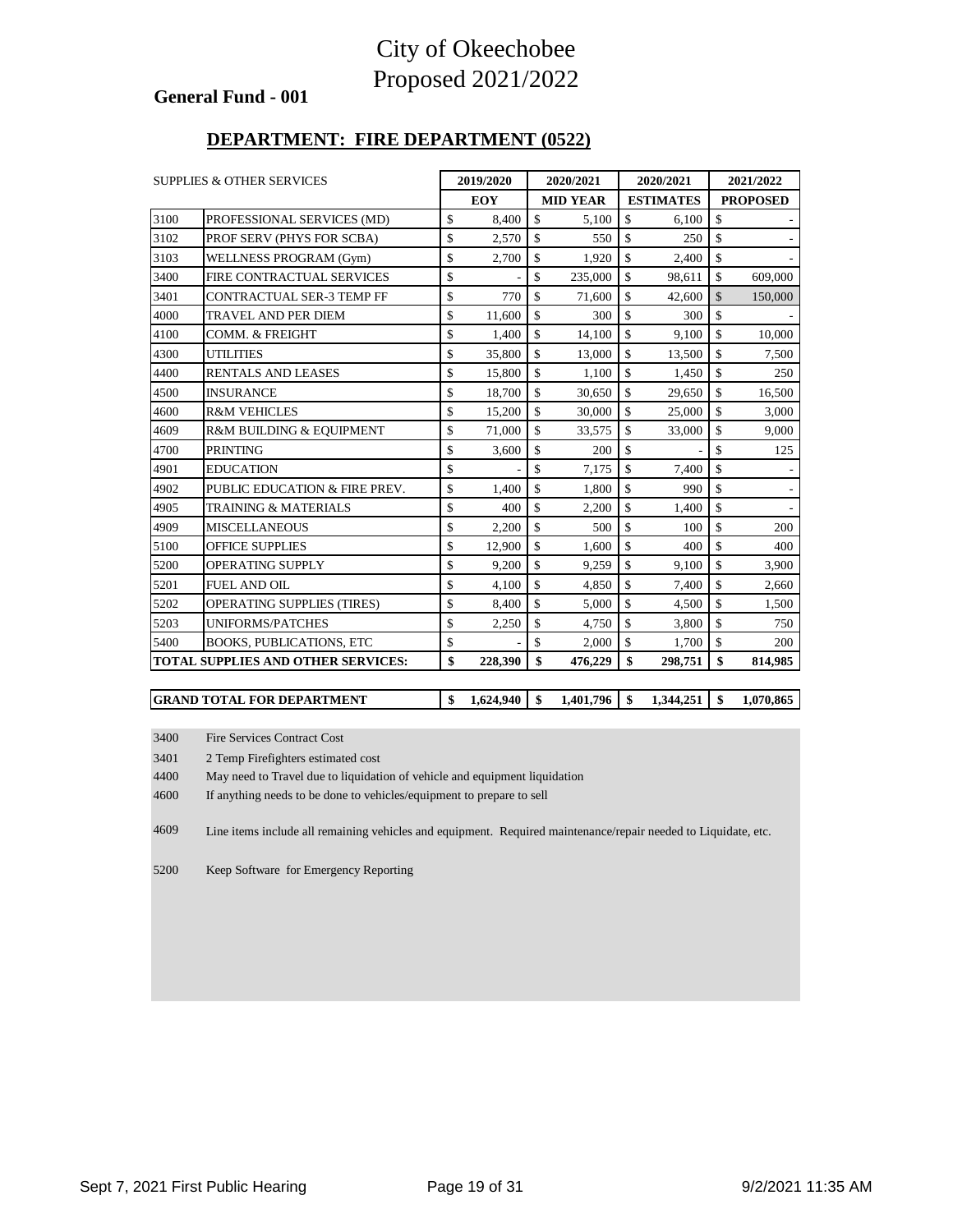#### **DEPARTMENT: PUBLIC WORKS (0541)**

|      | PERSONNEL COST:               |    | 2019/2020  |     | 2020/2021       | 2020/2021        | 2021/2022       |
|------|-------------------------------|----|------------|-----|-----------------|------------------|-----------------|
|      |                               |    | <b>EOY</b> |     | <b>MID YEAR</b> | <b>ESTIMATES</b> | <b>PROPOSED</b> |
| 1100 | <b>EXECUTIVE SALARIES</b>     | \$ | 79,800     | \$  | 82,400          | \$<br>82.700     | \$<br>84,900    |
| 1200 | <b>REGULAR SALARIES</b>       | \$ | 338,700    | \$  | 339,800         | \$<br>343,400    | \$<br>386,100   |
| 1300 | <b>OTHER SALARIES</b>         | \$ |            | \$  |                 | \$               | \$              |
| 1400 | <b>OVERTIME</b>               | \$ | 9,800      | \$  | 7,500           | \$<br>7,775      | \$<br>8,000     |
| 1510 | LONGEVITY/SERVICE INCENTIVE   | \$ | 250        | \$  |                 | \$               | \$              |
| 2100 | <b>FICA</b>                   | \$ | 32,800     | \$  | 32,800          | \$<br>32.700     | \$<br>36,100    |
| 2200 | <b>RETIREMENT</b>             | \$ | 39,600     | \$. | 40,900          | \$<br>39,400     | \$<br>35,800    |
| 2300 | LIFE AND HEALTH INSURANCE     | \$ | 116,600    | \$  | 121.500         | \$<br>121.000    | \$<br>141.900   |
| 2400 | <b>WORKERS COMPENSATION</b>   | \$ | 37,800     | \$  | 24,800          | \$<br>20,500     | \$<br>32,700    |
| 2500 | <b>UNEMPLOYMENT COST</b>      | \$ |            | \$  |                 | \$<br>۰          | \$              |
|      | <b>TOTAL PERSONNEL COSTS:</b> | \$ | 655,350    | \$  | 649,700         | \$<br>647,475    | \$<br>725.500   |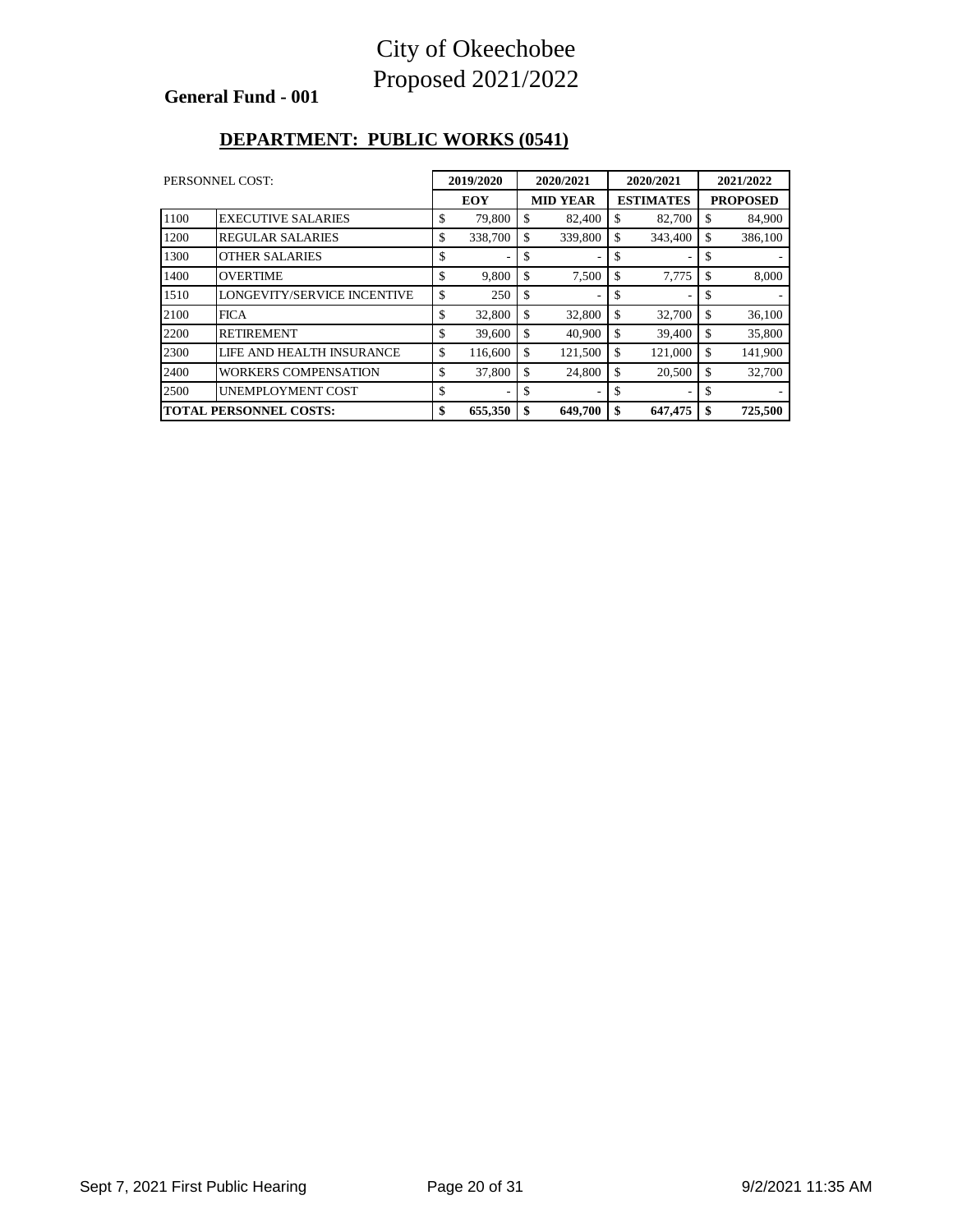|      |                                           |    | 2019/2020  | 2020/2021       |                    | 2020/2021        |                         | 2021/2022       |
|------|-------------------------------------------|----|------------|-----------------|--------------------|------------------|-------------------------|-----------------|
|      |                                           |    | <b>EOY</b> | <b>MID YEAR</b> |                    | <b>ESTIMATES</b> |                         | <b>PROPOSED</b> |
| 3100 | PROFESSIONAL SERVICES                     | \$ | 100        | \$<br>2,500     | \$                 |                  | \$                      | 5,000           |
| 3400 | OTHER CONTRACTUAL SERVICES                | \$ | 5,270      | \$<br>8,000     | \$                 | 2,100            | $\mathcal{S}$           | 5,000           |
| 3401 | <b>GARBAGE COLLECTION FEE</b>             | \$ | 381,200    | \$<br>384,766   | \$                 | 384,565          | -\$                     | 402,900         |
| 4000 | <b>TRAVEL AND PER DIEM</b>                | \$ |            | \$<br>1,500     | \$                 | 1.065            | \$                      | 1,250           |
| 4100 | <b>COMM. &amp; FREIGHT</b>                | \$ | 5,800      | \$<br>7,000     | \$                 | 10,200           | $\mathbf{\hat{S}}$      | 16,000          |
| 4300 | <b>UTILITIES</b>                          | \$ | 19,200     | \$<br>25,000    | \$                 | 24,450           | $\mathbf{\hat{S}}$      | 25,000          |
| 4400 | <b>RENTALS &amp; LEASES</b>               | \$ | 3,600      | \$<br>3,500     | \$                 | 2,420            | $\mathbf{\hat{s}}$      | 3,500           |
| 4500 | <b>INSURANCE</b>                          | \$ | 36,200     | \$<br>39,470    | \$                 | 39,100           | \$                      | 41,500          |
| 4600 | <b>R&amp;M VEHICLES</b>                   | \$ | 6,300      | \$<br>7,000     | \$                 | 6,730            | $\overline{\mathbf{s}}$ | 7,000           |
| 4605 | <b>R&amp;M PARKS</b>                      | \$ | 22,800     | \$<br>14,000    | \$                 | 19,000           | $\mathcal{S}$           | 22,500          |
| 4608 | Demolition cost/cleanup/admin cost, etc   | \$ |            | \$              | \$                 |                  | $\mathbf{\hat{s}}$      | 25,000          |
| 4609 | R&M BUILDING & EQUIPMENT                  | \$ | 35,600     | \$<br>31,750    | \$                 | 40,700           | $\mathbf{s}$            | 47,500          |
| 4901 | <b>EDUCATION</b>                          | \$ | 910        | \$<br>2,000     | \$                 | 2,200            | $\overline{\mathbf{s}}$ | 2,500           |
| 4909 | <b>MISCELLANEOUS</b>                      | \$ | 100        | \$<br>500       | \$                 |                  | $\mathbf{\hat{s}}$      | 250             |
| 5100 | <b>OFFICE SUPPLIES</b>                    | \$ | 900        | \$<br>700       | \$                 | 500              | $\mathbf{s}$            | 500             |
| 5200 | <b>OPERATING SUPPLY</b>                   | \$ | 9,050      | \$<br>9,000     | \$                 | 9,000            | $\overline{\mathbf{S}}$ | 9,000           |
| 5201 | <b>FUEL AND OIL</b>                       | \$ | 21,300     | \$<br>27,000    | \$                 | 23,900           | $\mathcal{S}$           | 39,125          |
| 5202 | <b>OPERATING SUPPLIES (TIRES)</b>         | \$ | 1,050      | \$<br>2,000     | \$                 | 1,500            | $\mathcal{S}$           | 2,000           |
| 5203 | <b>UNIFORMS</b>                           | \$ | 6,100      | \$<br>6,000     | \$                 | 5,350            | $\mathbf{\hat{S}}$      | 6,000           |
| 5204 | <b>DUMPING FEES</b>                       | \$ |            | \$<br>500       | \$                 | 450              | $\mathcal{S}$           | 1,000           |
| 5205 | MOSQUITO CONTROL                          | \$ |            | \$<br>6,000     | \$                 | 6,000            | \$                      | 6,000           |
| 5400 | <b>BOOKS, PUBLICATIONS, ETC</b>           | \$ | 50         | \$<br>100       | \$                 |                  | -\$                     | 100             |
|      | <b>TOTAL SUPPLIES AND OTHER SERVICES:</b> | \$ | 555,530    | \$<br>578,286   | $\mathbf{\hat{S}}$ | 579,230          | $\mathbf{\$}$           | 668,625         |
|      |                                           |    |            |                 |                    |                  |                         |                 |
|      | <b>GRAND TOTAL FOR DEPARTMENT</b>         | \$ | 1,210,880  | \$<br>1,227,986 | $\mathbf{\hat{s}}$ | 1,226,705        | $\mathbf{s}$            | 1.394.125       |

#### **DEPARTMENT: PUBLIC WORKS (0541)**

 Addition on Maintenance Operator; move operator to Lead Operator

FICA, Ret, Insurance EC reflects increase in adding person and promotion

Includes fiber service and additional cell phone reimbursement for PW employees

Includes one (1 replacement Chickee (\$6500) and replacement large flags (\$2500)

Demolition cost for derilict properties, incl admin cost, liens, etc (not legal cost)

General increase due to large increase in material costs

\$10,000 for water infiltration issue and repair at Chamber Building

FY21-22 Estimate Gallons

| Unleaded               | 6.750 |
|------------------------|-------|
| <b>Off Road Diesel</b> | 3.000 |
| On Road Diesel         | 1.000 |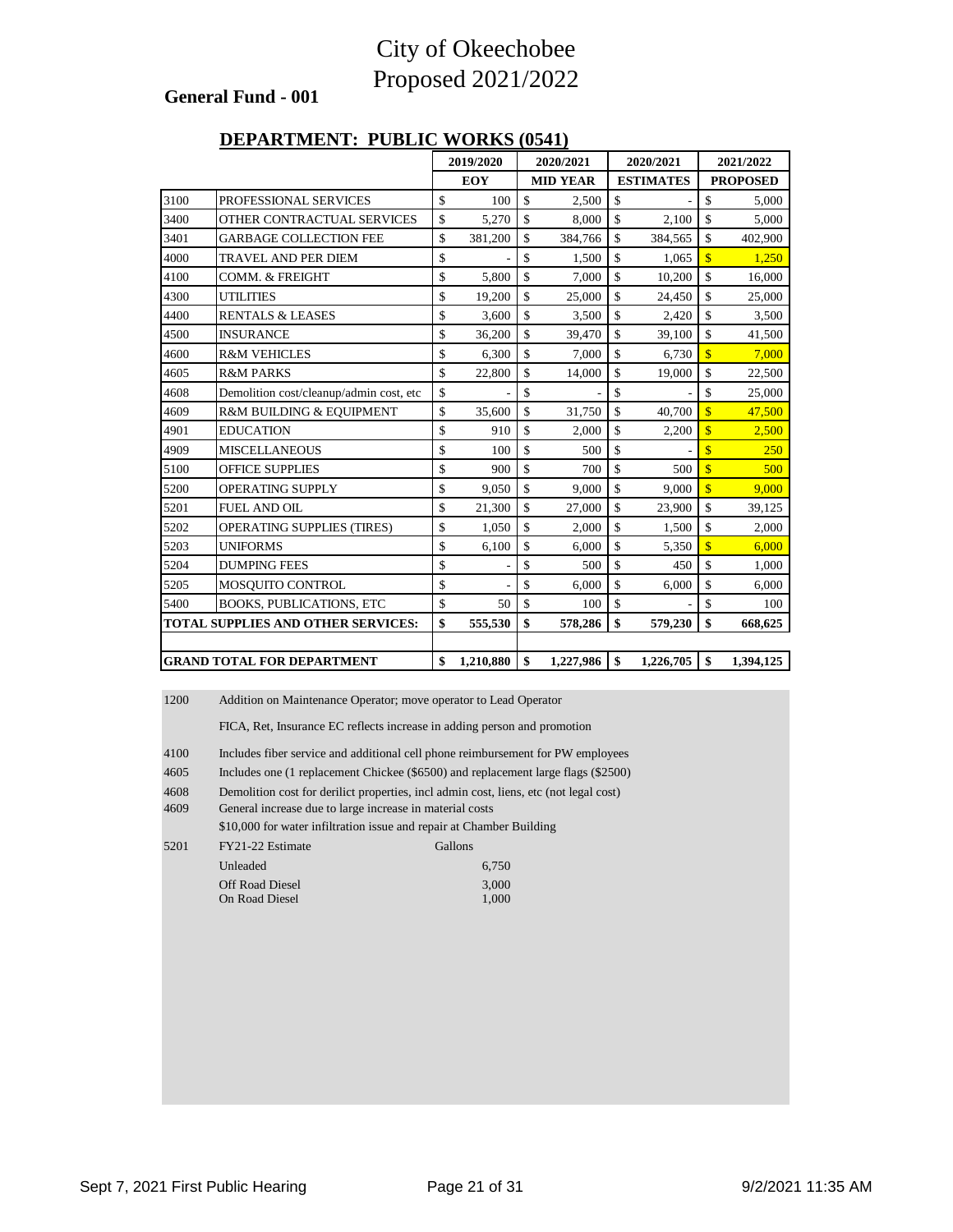# THIS PAGE INTENTIONALLY LEFT BLANK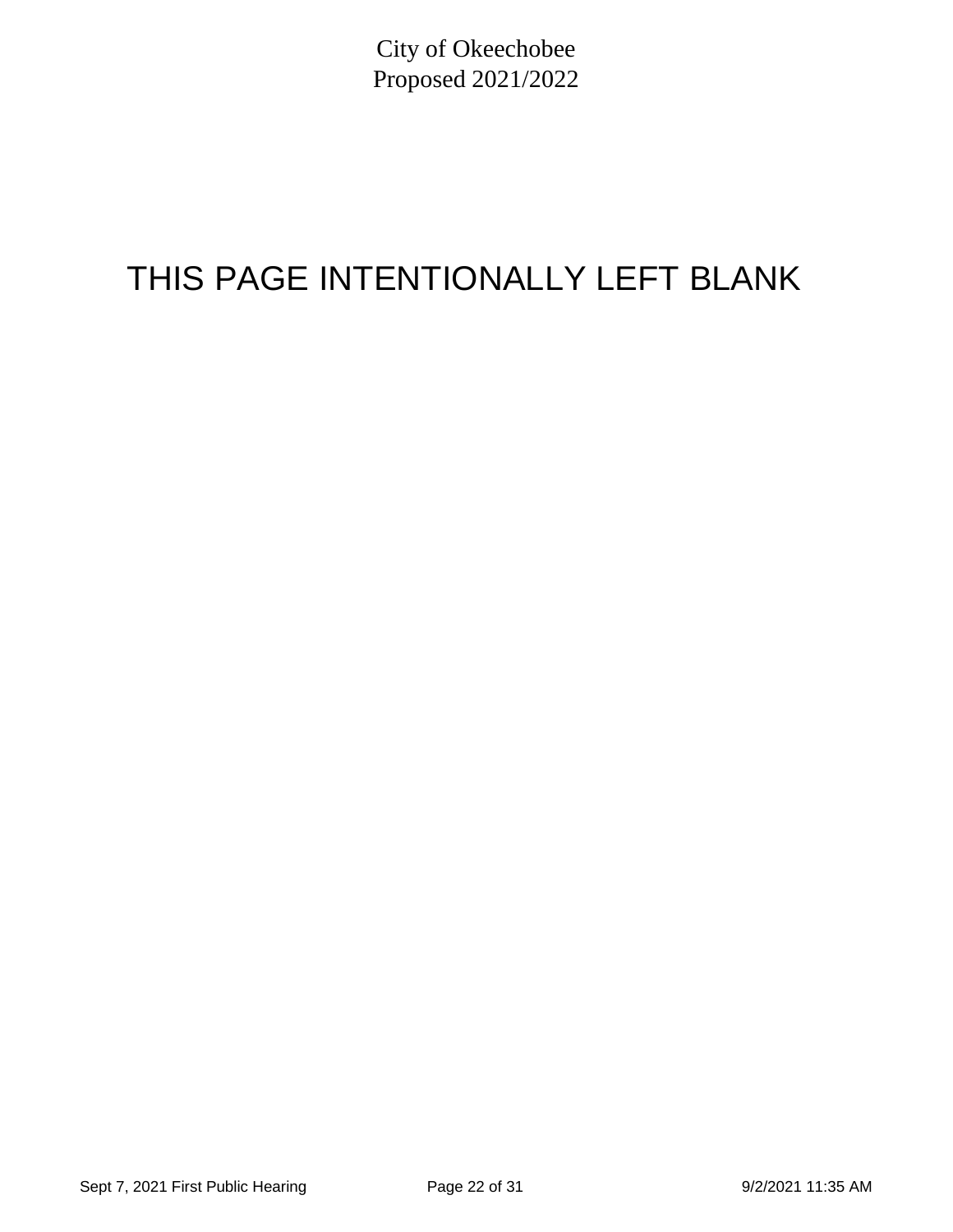# City of Okeechobee Proposed 2021/2022 **Public Facility Fund-301**

#### **Public Facility Fund (Transportation)**

|              |                                   |               | 2019/2020  |                           | 2020/2021       |                    | 2019/2020        |                           | 2021/2022       |
|--------------|-----------------------------------|---------------|------------|---------------------------|-----------------|--------------------|------------------|---------------------------|-----------------|
|              |                                   |               | <b>EOY</b> |                           | <b>MID YEAR</b> |                    | <b>ESTIMATES</b> |                           | <b>PROPOSED</b> |
|              | <b>F/Y BEGINNING FUND BALANCE</b> | \$            | 1,021,107  | $\mathcal{S}$             | 844,807         | $\mathbb{S}$       | 946,855          | $\mathbb{S}$              | 923,970         |
|              |                                   |               |            |                           |                 |                    |                  |                           |                 |
|              | <b>REVENUES</b>                   |               |            |                           |                 |                    |                  |                           |                 |
| 301-313.4100 | LOCAL OPTION GAS TAX              | \$            | 343,000    | $\mathcal{S}$             | 321,575         | $\mathcal{S}$      | 345,120          | $\mathbb{S}$              | 347,800         |
| 301-313.4200 | LOCAL ALTER, FUEL USER FEE        | \$            | 209,000    | $\mathcal{S}$             | 186,452         | $\mathbf{\hat{S}}$ | 211,800          | $\mathbf{\hat{S}}$        | 212,300         |
| 301-335.1220 | SRS EIGHT CENT MOTOR FUEL         | \$            | 63,400     | $\mathcal{S}$             | 59,890          | \$                 | 62,340           | $\mathbf{\hat{S}}$        | 60,500          |
| 301-312.3000 | NINTH CENT FUEL TAX               | \$            | 62,000     | $\mathcal{S}$             | 56,423          | \$                 | 61,200           | $\mathsf{\$}$             | 61,050          |
| 301-335.4100 | MOTOR FUEL TAX REBATE             | \$            | 1,260      | $\mathbf{\hat{S}}$        | 1,200           | \$                 | 1,200            | $\mathsf{\$}$             | 1,200           |
| 301-361.1000 | <b>SCOP</b> Funding               | \$            |            | $\mathcal{S}$             | 532,488         | $\mathsf{\$}$      | 162,455          | $\mathbb{S}$              | 334,951         |
| 301-361.1000 | <b>INTEREST EARNINGS</b>          | \$            | 7,600      | $\mathcal{S}$             | 6,000           | $\mathbf{\hat{S}}$ | 900              | $\mathbf{\hat{S}}$        | 900             |
| 301-369.1000 | MISCELLANEOUS                     |               |            |                           |                 |                    |                  |                           |                 |
|              | <b>AMERICAN RESCUE PLAN</b>       |               |            |                           |                 |                    |                  | $\mathbf S$               | 1,140,000       |
|              | <b>TOTAL REVENUES</b>             |               | 686,260 \$ |                           | 1,164,028       | \$                 | 845,015          | -\$                       | 2,158,701       |
|              |                                   |               |            |                           |                 |                    |                  |                           |                 |
|              | <b>EXPENDITURES</b>               |               |            |                           |                 |                    |                  |                           |                 |
| 301-549.3100 | PUBLIC FAC.-PROFESSIONAL SER.     | \$            | 750        | $\mathcal{S}$             | 20,000          | \$                 | 20,000           | $\mathcal{S}$             | 55,000          |
| 301-549-3400 | PUBLIC FAC. CONTRACTUAL SERVICE   | $\mathcal{S}$ | 62,900     | $\mathcal{S}$             | 90,000          | $\mathcal{S}$      | 74,400           | $\mathbf{\hat{S}}$        | 90,000          |
| 301-549-4300 | PUBLIC FAC. UTILITIES             | \$            | 58,600     | $\mathcal{S}$             | 61,500          | \$                 | 61,200           | $\boldsymbol{\mathsf{S}}$ | 65,000          |
| 301-549-4609 | REPAIR & MAINTENANCE              | \$            | 30.400     | $\mathcal{S}$             | 41,500          | $\mathbf{\hat{S}}$ | 10,500           | $\mathbf{\hat{S}}$        | 86,500          |
| 301-549-4909 | MISC-PARK HOLIDAY LIGHTS          | \$            | 4,800      | $\mathbf{\hat{S}}$        | 10,000          | \$                 | 4,900            | $\mathbf{\hat{S}}$        | 1,000           |
| 301-549-5300 | PUBLIC FAC. ROAD & MATERIALS      | \$            | 61,500     | $\mathcal{S}$             | 57,500          | \$                 | 67,700           | $\mathcal{S}$             | 80,000          |
| 301-549-6300 | PUBLIC FAC. IMPROVEMENTS          | \$            | 95,700     | $\mathbf{\hat{S}}$        | 90,000          | $\mathcal{S}$      | 90,000           | $\mathcal{S}$             | 1,100,000       |
| 301-549-6301 | <b>SCOP IMPROVEMENTS</b>          | \$            |            | $\mathbf{\hat{S}}$        | 532,488         | $\mathbf{\hat{S}}$ | 185,000          | $\mathcal{S}$             | 334,951         |
| 301-549.6302 | PUBLIC FAC. BEAUTIFICATION        | \$            |            | $\mathbf{\hat{S}}$        | 5,000           | $\mathbf{\hat{S}}$ |                  | \$                        | 5,000           |
| 301-549.6400 | PUBLIC FAC. MACHINERY & EQUIP     | \$            | 64,400     | <sup>\$</sup>             | 2,500           | $\mathcal{S}$      | 4,200            | $\mathbf{\hat{S}}$        | 160,750         |
|              | <b>TOTAL EXPENSES</b>             | \$            | 379,050    | \$                        | 910,488         | \$                 | 517,900          | <sup>\$</sup>             | 1,978,201       |
|              |                                   |               |            |                           |                 |                    |                  |                           |                 |
|              | <b>Transfer to General Fund</b>   | \$            | 350,000    | $\boldsymbol{\mathsf{s}}$ | 350,000         | \$                 | 350,000          | $\mathbf{s}$              | 350,000         |
|              |                                   |               |            |                           |                 |                    |                  |                           |                 |
|              | <b>F/Y ENDING FUND BALANCE</b>    | \$            | 978,317    | $\mathbf{\$}$             | 748,347         | $\frac{1}{2}$      | 923,970          | $\boldsymbol{\mathsf{s}}$ | 754,470         |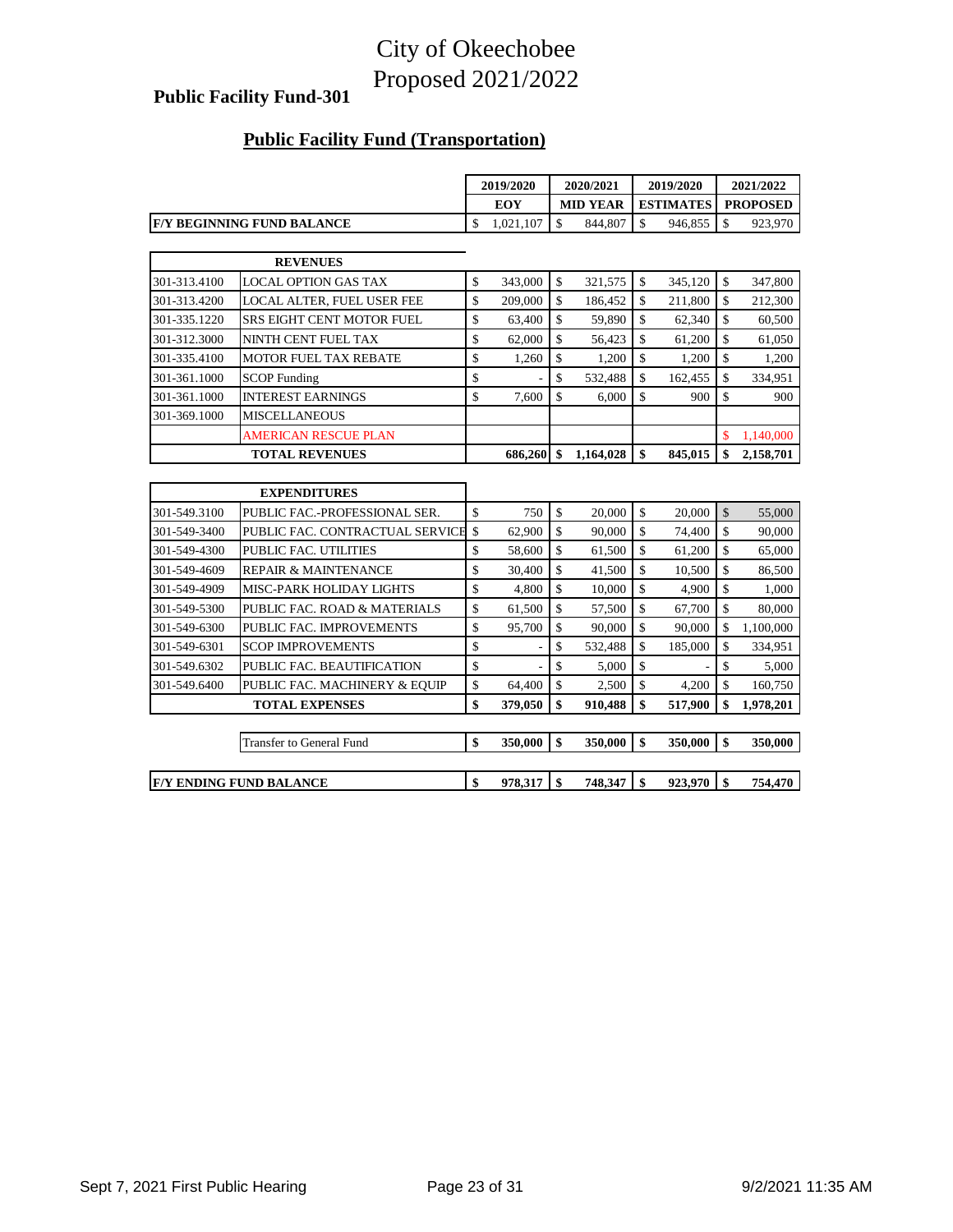|      |                                             |               | 2020/2021 | <b>PROPOSED</b> |
|------|---------------------------------------------|---------------|-----------|-----------------|
| 3100 | Eng/Prof Services - SE 5th Ave Scop         |               |           | \$<br>30,000    |
|      |                                             |               |           | \$              |
|      | Eng/Prof Services - Other                   |               |           | \$<br>25,000    |
| 3400 | <b>Grounds Maint/Street Sweeping</b>        | \$            | 90,000    | \$<br>90,000    |
| 4609 | Sidewalk Repair and ADA ramp Installation   | \$            | 50,000    | \$<br>65,000    |
|      | <b>Roadway Striping</b>                     |               |           | \$<br>20,000    |
|      | Replacement small ROW equipment             | \$            | 1,500     | \$<br>1,500     |
| 5300 | Sign Repair/Replacement                     | \$            | 20,000    | \$<br>20,000    |
|      | <b>Traffic Signal Equip Upgrades</b>        | \$            | 7,500     | \$<br>10,000    |
|      | <b>ROW Drainage</b>                         | \$            | 10,000    | \$<br>10,000    |
|      | <b>R&amp;M Bridges &amp; Culverts</b>       | \$            | 10,000    | \$<br>10,000    |
|      | Storm Water Infiltration repair             | \$            | 10,000    | \$<br>20,000    |
|      | Storm Water Ditch Maint Adjustments         | \$            | 10,000    | \$<br>10,000    |
| 6300 | Asphalt and Roadway Reconst                 | \$            | 120,000   | \$<br>100,000   |
|      | Sidewalk Program                            | \$            | 15,000    | \$              |
|      | Storm Water Infiltration repair pipe lining |               |           | \$1,000,000     |
| 6301 | <b>SCOP SE 5th Avenue</b>                   | $\mathcal{S}$ | 177,537   | \$<br>334,951   |
| 6302 | New/Replace Trash cans, Parks and S Park St |               |           | \$<br>5,000     |
| 6400 | <b>Inverter Generators</b>                  |               |           | \$<br>3,250     |
|      | Trailer Mount Vac/Jet system storm          |               |           | \$<br>140,000   |
|      | drain cleaner                               |               |           |                 |
|      | Inkjet plan plotter                         |               |           | \$              |
|      | <b>Replacement Diesel Pump</b>              |               |           | \$<br>17,500    |
|      | Arm Tractor                                 |               |           | \$              |
|      |                                             |               |           | \$<br>160,750   |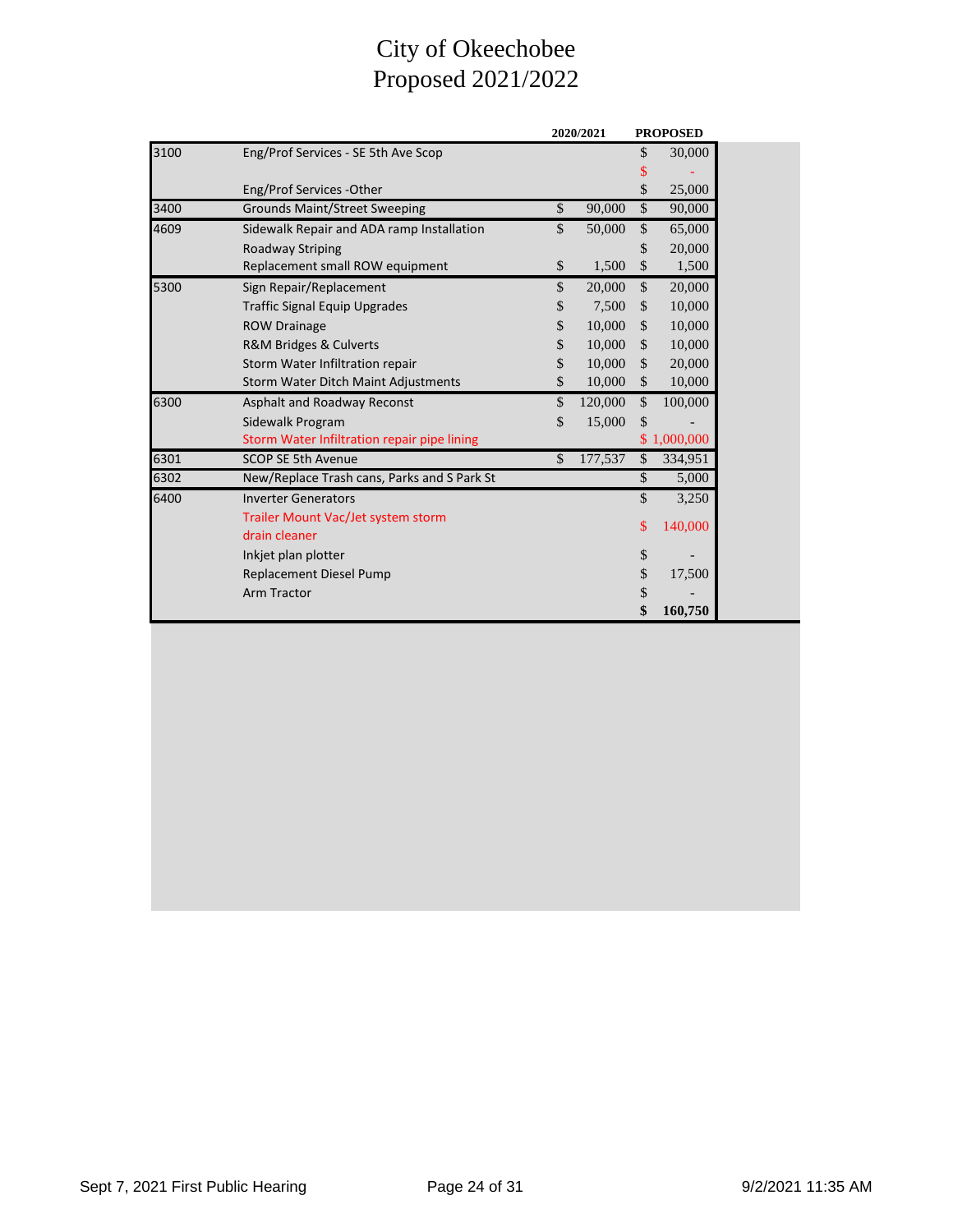# THIS PAGE INTENTIONALLY LEFT BLANK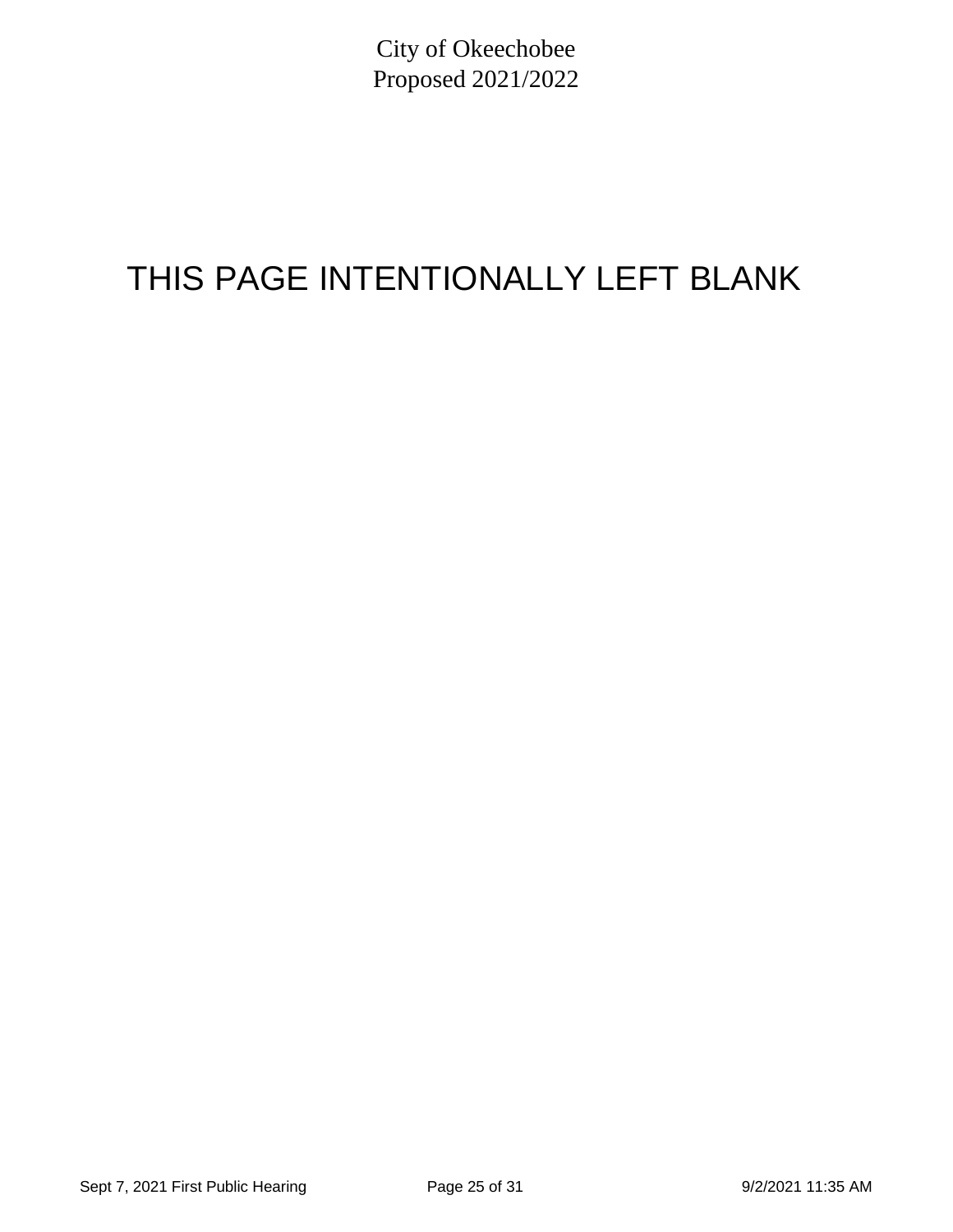# City of Okeechobee Proposed 2021/2022 **CAPITAL PROJECTS IMPROVEMENTS**

|                 |                                    |    | 2018/2019 |               | 2020/2021       | 2020/2021 |                          | 2021/2022 |                 |
|-----------------|------------------------------------|----|-----------|---------------|-----------------|-----------|--------------------------|-----------|-----------------|
|                 |                                    |    | EOY       |               | <b>MID YEAR</b> |           | <b>ESTIMATES</b>         |           | <b>PROPOSED</b> |
|                 | <b>F/Y BEGINNING FUND BALANCE</b>  | \$ | 4,800,600 | \$            | 3,190,195       | \$        | 4,633,600                | \$        | 3,685,061       |
| <b>REVENUES</b> |                                    |    |           |               |                 |           |                          |           |                 |
| 304-383.0000    |                                    | S  |           | \$            |                 |           |                          | \$        |                 |
| 304-364.1000    | <b>DISPOSITION OF FIXED ASSETS</b> | \$ | 65,700    | \$            | 6.000           | \$        | 23,500                   | \$        | 121,000         |
| 304-361.1000    | <b>INTEREST EARNINGS</b>           | \$ |           | \$            |                 | S         |                          | \$        |                 |
| 304-369.1000    | <b>MISCELLANEOUS</b>               | \$ |           | \$            | 550             | \$        | $\overline{\phantom{a}}$ | \$        |                 |
| 304-369.1000    | <b>AMERICAN RESCUE PLAN</b>        | \$ |           | \$            |                 | S         |                          | \$        | 50,000          |
|                 | <b>TOTAL REVENUES</b> \$           |    | 65,700    | <sup>\$</sup> | 6,550           | S         | 23,500                   | \$        | 171,000         |

| <b>EXPENDITURES</b> |                                       |          |                          |              |         |               |               |
|---------------------|---------------------------------------|----------|--------------------------|--------------|---------|---------------|---------------|
| 304-549-3100        | <b>Professional Services</b>          | \$       |                          | \$           | 94.000  | \$<br>94.000  | \$            |
| 304-512-3100        | <b>Professional Services</b>          | \$       | 9.500                    | $\mathbb{S}$ | 3.500   | \$<br>3.500   | \$            |
| 304-511-6400        | <b>ADMINISTRATION CAPITAL</b>         | \$       | 6.900                    | \$           |         | \$            | \$            |
| 304-512-6400        | <b>ADMINISTRATION CAPITAL</b>         | \$       | 600                      | \$           |         | \$            | \$            |
| 304-513-6400        | <b>FINANCE CAPITAL</b>                | \$       | 120,400                  | \$           | 3,600   | \$<br>3,200   | \$<br>2,500   |
| 304-519-6400        | <b>GENERAL SERVICES CAPITAL</b>       | \$       | 39,900                   | \$           | 6.100   | \$<br>5,800   | \$<br>47,500  |
| 304-521-6400        | <b>LAW ENFORCEMENT CAPITAL</b>        | \$       | 165,500                  | \$           | 114,600 | \$<br>84,200  | \$<br>128,800 |
| 304-522-6400        | FIRE PROTECTION CAPITAL               | \$       | 41,200                   | \$           | 16,700  | \$            | \$            |
| 304-536.6400        | SEWER/WASTEWATER                      | \$       | $\overline{\phantom{a}}$ |              |         | \$            | \$<br>45,000  |
| 304-541-6400        | PUBLIC WORKS CAPITAL                  | \$       |                          | \$           |         | \$            | \$            |
| 304-549-6400        | Other Capital (Pub Safety, Transp.)   | \$       | 41.800                   |              |         | \$            | \$<br>15,000  |
| 304-549-6401        | PARKS CAPITAL IMPROVEMENT             | \$       |                          | \$           | 36,000  | \$<br>34,500  | \$<br>55,000  |
| 304-549-6402        | <b>MEDIAN REPLACEMENT &amp; ROW</b>   | \$       | 172,500                  | \$           | 14,000  | \$<br>5,000   | \$<br>10,000  |
| 304-549.6403        | <b>TREE PROGRAM</b>                   | \$       | 9,200                    | \$           | 15,500  | \$<br>5,000   | \$<br>15,000  |
| 304-584.6400        | <b>FUTURE CAPITAL PROJECTS</b>        | \$       | 15,000                   |              |         | \$            | \$            |
| 304-2512-6400       | <b>CLERK CAPITAL</b>                  | \$       | 5.050                    | \$           |         | \$            | \$            |
|                     | <b>TOTAL EXPENDITURES</b>             | \$       | 627,550                  | \$           | 304,000 | \$<br>235,200 | \$<br>318,800 |
|                     |                                       |          |                          |              |         |               |               |
|                     | <b>OTHER REVENUES AND TRANSFER IN</b> |          | $\overline{\phantom{a}}$ |              |         |               |               |
|                     | Other Grants - Transfer In            |          |                          | \$           | ٠       |               | \$            |
|                     | <b>TOTAL TRANSFER INS</b>             | <b>S</b> |                          | \$           |         |               | \$            |

| <b>F/Y ENDING FUND BALANCE</b> |                                       |   | 3,770,852 | 1,112,030 | \$ | 3,685,061 |               | 2,663,727 |
|--------------------------------|---------------------------------------|---|-----------|-----------|----|-----------|---------------|-----------|
|                                | <b>TOTALASSIGNED FUND BALANCE \\$</b> |   | ۰         | \$        |    |           |               |           |
|                                | <b>ASSIGNED FUND BALANCE</b>          |   |           |           |    |           |               |           |
|                                |                                       |   |           |           |    |           |               |           |
|                                | <b>TOTAL TRANSFER OUT S</b>           |   | 467,898   | 1,780,715 | S  | 736,839   | <sup>\$</sup> | 873,534   |
|                                | TRANSFER OUT TO GENERAL FUND          | S | 467,898   | 1,780,715 | S  | 736,839   | -S            | 873,534   |
|                                | <b>TRANSFER OUT TO Other Funds</b>    |   |           |           |    |           |               |           |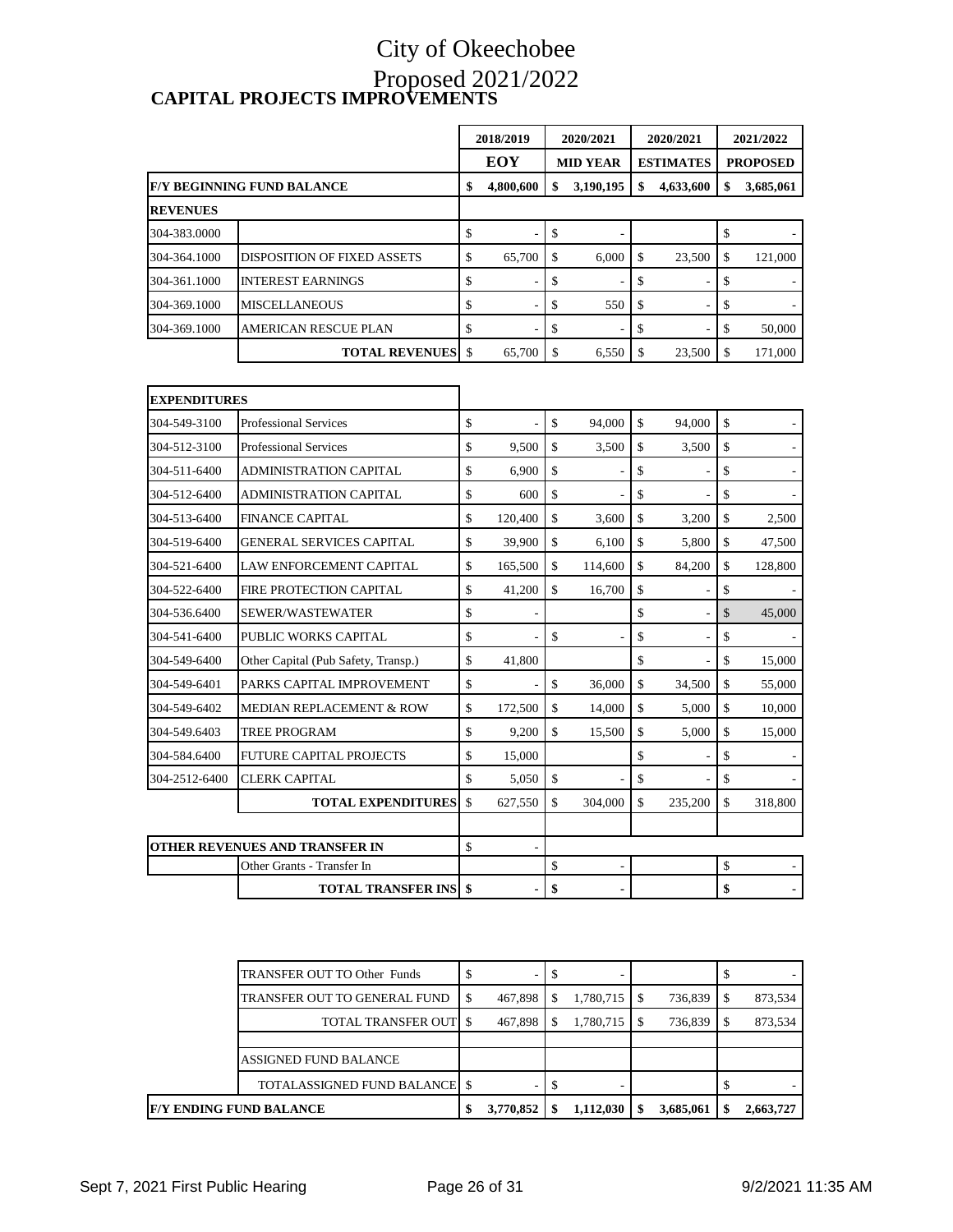# **Capital Projects Improvements**

Specific Projected cost/estimates

| Acct $#$  | <b>Description</b><br><b>Dept</b><br><b>Estimated</b><br><b>Amounts</b> |                                                               |                            |         |  |  |  |  |
|-----------|-------------------------------------------------------------------------|---------------------------------------------------------------|----------------------------|---------|--|--|--|--|
|           |                                                                         |                                                               |                            |         |  |  |  |  |
|           |                                                                         |                                                               |                            |         |  |  |  |  |
| 513-6400  | Finance                                                                 |                                                               |                            |         |  |  |  |  |
|           |                                                                         | Replacement Computers, credit card machine                    | \$                         | 2,500   |  |  |  |  |
| 513-6400  | <b>Finance</b>                                                          | <b>Fin Subtotal</b>                                           | \$                         | 2,500   |  |  |  |  |
| 519-6400  | <b>General Services</b>                                                 |                                                               |                            |         |  |  |  |  |
|           |                                                                         |                                                               |                            |         |  |  |  |  |
|           |                                                                         | Patio Awing replace both rear porches; railings & ADA ramp    | \$                         | 35,000  |  |  |  |  |
|           |                                                                         | Interior Door replacement-Admin & Council                     | \$                         | 7,500   |  |  |  |  |
|           |                                                                         | City Hall Landscaping                                         | \$                         | 5,000   |  |  |  |  |
| 519-6400  | <b>General Services</b>                                                 | <b>GS Subtotall</b>                                           | \$                         | 47,500  |  |  |  |  |
| 521-6400  |                                                                         | Police 1 - Radar                                              | \$                         | 2,400   |  |  |  |  |
|           |                                                                         | Computers and related equipment                               | \$                         | 13,000  |  |  |  |  |
|           |                                                                         | 1 - Tasers                                                    | \$                         | 1,550   |  |  |  |  |
|           |                                                                         | 3 - Replacement cars incl equipment                           | \$                         | 104,500 |  |  |  |  |
|           |                                                                         | Harris Radio Displays (2)                                     | \$                         | 1,500   |  |  |  |  |
|           |                                                                         | Power DMS Policy/Training Management System                   | \$                         | 5,850   |  |  |  |  |
| 521-6400  | <b>Police</b>                                                           | <b>PD Subtotal</b>                                            | \$                         | 128,800 |  |  |  |  |
|           |                                                                         |                                                               |                            |         |  |  |  |  |
|           |                                                                         | Public Works Public Works Asset/Workorder Management Software | \$                         | 15,000  |  |  |  |  |
| 541-6400  | <b>Public Works</b>                                                     | <b>PW Subtotall</b>                                           | \$                         | 15,000  |  |  |  |  |
|           |                                                                         |                                                               |                            |         |  |  |  |  |
| 536-6400  |                                                                         | Stormwater Infrastructure-Commerce Park                       | $\sqrt{2}$                 | 45,000  |  |  |  |  |
|           |                                                                         | <b>Stormwater Sutotal</b>                                     | \$                         | 45,000  |  |  |  |  |
| 549-6403  |                                                                         | Public Works Tree Program                                     | \$                         | 15,000  |  |  |  |  |
| 549-6403  | <b>Public Works</b>                                                     | <b>PW Trees Subtotal</b>                                      | \$                         | 15,000  |  |  |  |  |
|           |                                                                         |                                                               |                            |         |  |  |  |  |
|           |                                                                         |                                                               |                            |         |  |  |  |  |
| 541-6401  |                                                                         | Parks Centennial Park                                         |                            |         |  |  |  |  |
|           |                                                                         | Bank Stabilization (sod/rip-rap)                              | \$                         | 5,000   |  |  |  |  |
|           |                                                                         | Flagler Park Impr-concrete pads, etc                          | \$                         | 50,000  |  |  |  |  |
| 541-6401  | <b>Parks</b>                                                            | Parks Subtotal                                                | \$                         | 55,000  |  |  |  |  |
| 541-6402  |                                                                         | Median Rep Median Replacement/Right of Way/Parks              | \$                         | 10,000  |  |  |  |  |
| 541-6402  | <b>Med Replacement</b>                                                  | Med Repl Subtotal                                             | $\overline{\mathbf{S}}$    | 10,000  |  |  |  |  |
|           |                                                                         |                                                               |                            |         |  |  |  |  |
| 2512-6400 | Clerk                                                                   |                                                               |                            |         |  |  |  |  |
| 2512-6400 | <b>Clerk</b>                                                            | <b>Clerk Subtotall</b>                                        | $\boldsymbol{\mathsf{\$}}$ |         |  |  |  |  |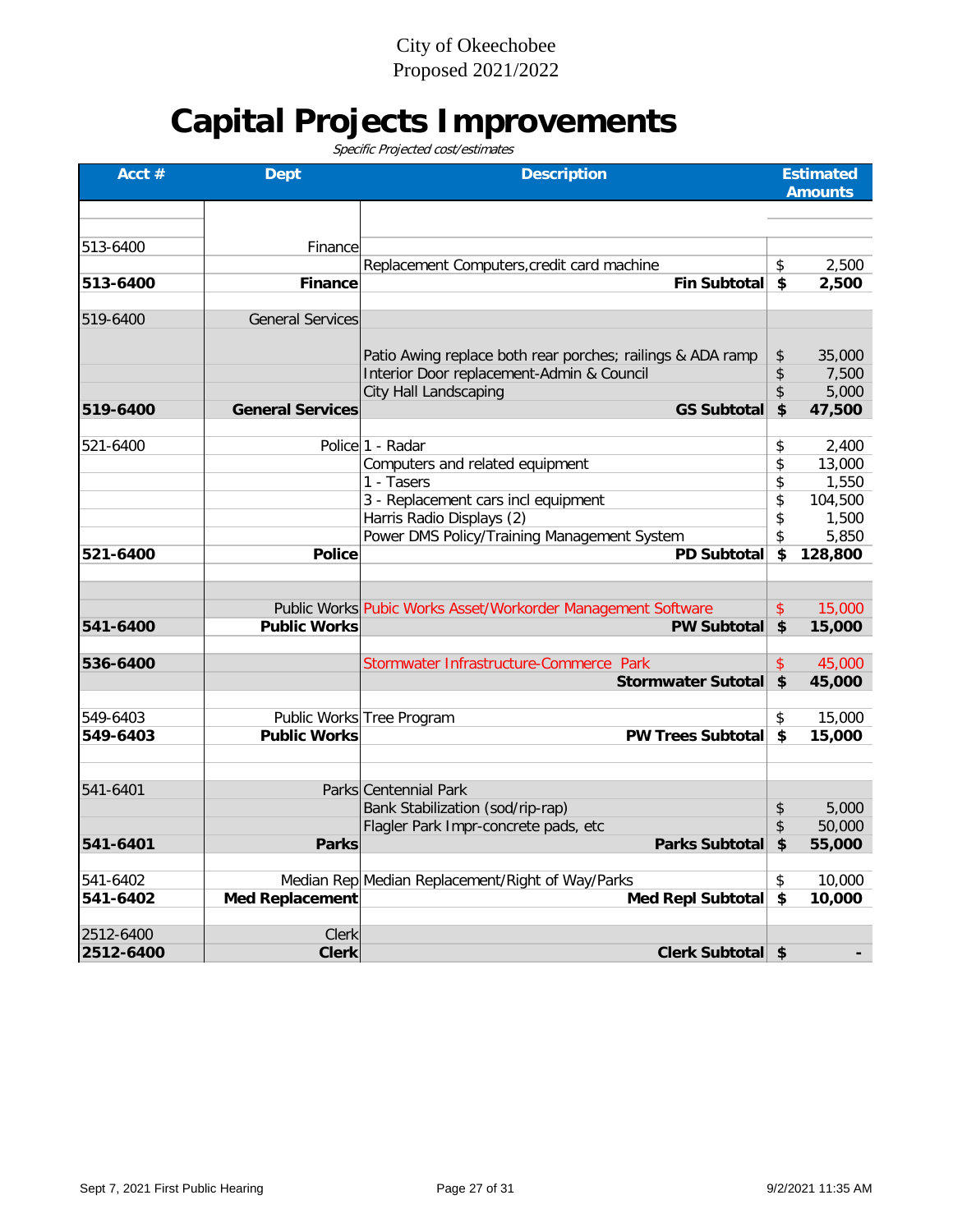# THIS PAGE INTENTIONALLY LEFT BLANK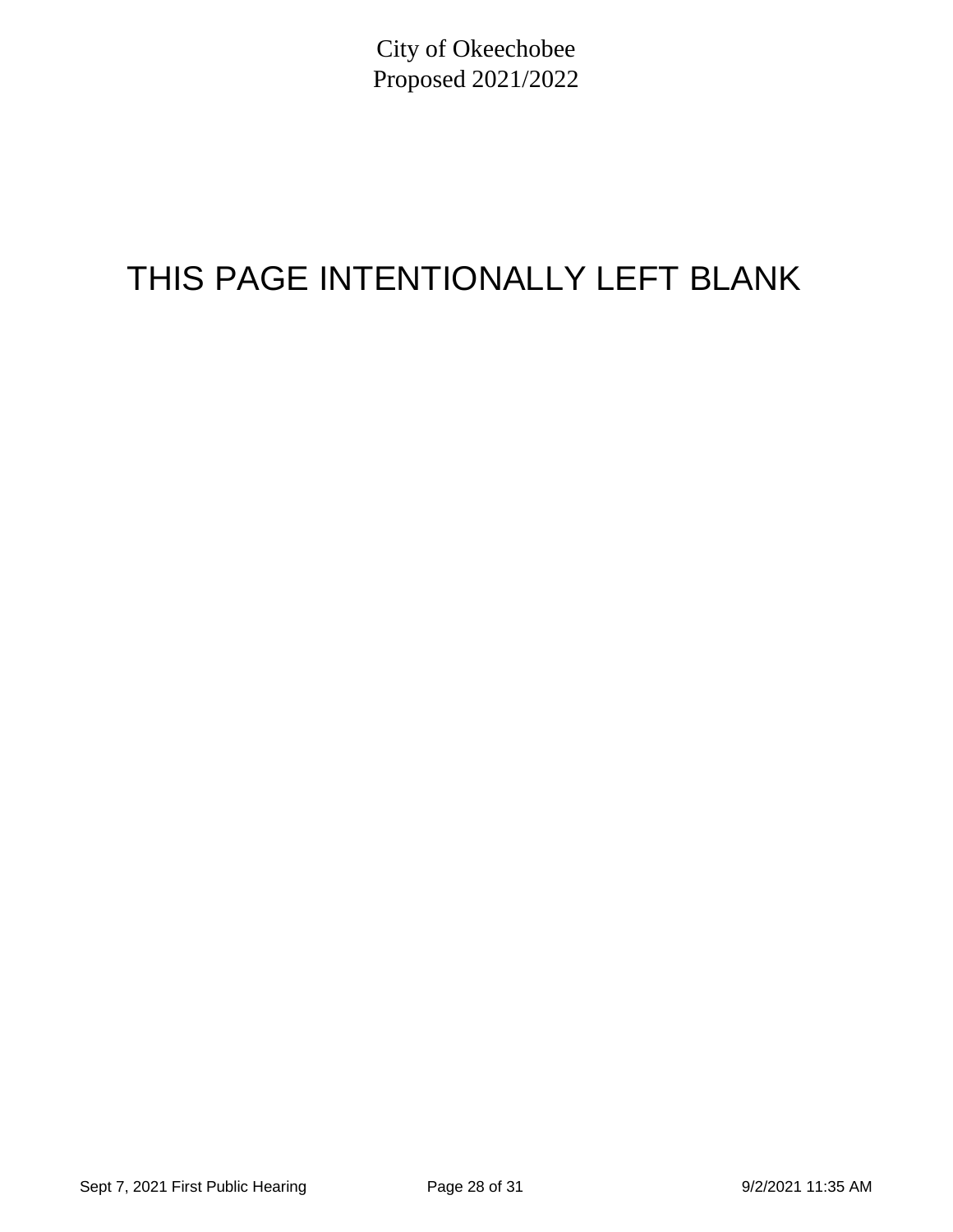**Other Grants**

 $\overline{1}$ 

 $\blacksquare$ 

#### **RECAPITULATION - REVENUE & EXPENSES**

|                                    |    | 2019/2020 |   | 2020/2021       | 2020/2021        | 2021/2022       |
|------------------------------------|----|-----------|---|-----------------|------------------|-----------------|
|                                    |    | EOY       |   | <b>MID YEAR</b> | <b>ESTIMATES</b> | <b>PROPOSED</b> |
| <b>IF/Y BEGINNING FUND BALANCE</b> | ۰D | 8.575     | 灬 | 260.000         |                  | 260,000         |

| <b>IREVENUES</b> |                                            |    |         |         |    |         |
|------------------|--------------------------------------------|----|---------|---------|----|---------|
| 302-331.3903     | <b>TMDL Grant</b>                          | S  |         |         |    |         |
| 302-331-3904     | Stormwater Drainage Grant                  | \$ |         | 300.000 | \$ | 300,000 |
| 302-331.3905     | Section 319 Grant                          | \$ |         |         |    |         |
| 302-361.1000     | <b>Interest Earnings</b>                   | S  |         |         |    |         |
| 302-381.0000     | <b>TRANSFER IN -CAPITAL ASSIGNED FUNDS</b> | \$ | 300,000 |         | æ  |         |
| 302-381.0000     | TRANSFER IN -CAPITAL FUND RESERVES         | \$ | 100,000 |         | ۰D |         |
|                  | <b>TOTAL REVENUES</b> \$                   |    | 400.000 | 300.000 | \$ | 300,000 |

| <b>EXPENDITURES</b> |                                      |               |               |    |         |
|---------------------|--------------------------------------|---------------|---------------|----|---------|
| 302-2552.3100       | <b>PROFESSIONAL SERVICES</b>         | \$            |               |    |         |
| 302-2552.3200       | <b>ADMINISTRATIVE SERVICES</b>       | \$            |               |    |         |
| 302-2552.4609       | <b>TEMPORARY RELOCATION</b>          | \$            |               |    |         |
| 302-2552.4609       | <b>HOUSING REHAB DEMO/REPL/RELOC</b> | \$            |               |    |         |
| 302-2552.4909       | <b>MISCELLANEOUS</b>                 | \$            |               |    |         |
| 302-2000-4909       | MISCELLANEOUS - BANKING EXP          |               |               |    |         |
| 302-2752.3100       | <b>PROFESSIONAL SERVICES</b>         | \$<br>5,905   | \$<br>35,000  | \$ | 45,000  |
| 302-2752.3200       | <b>ADMINISTRATIVE SERVICES</b>       | \$<br>5,000   | \$<br>13,500  | \$ | 13,500  |
| 302-2752.4909       | <b>MISCELLANEOUS</b>                 | \$<br>100     | \$<br>1,500   | \$ | 1,500   |
| 302-2752.4609       | STREET IMPROVEMENTS/ADDITIONS        | \$            |               |    |         |
| 302-2752.6300       | <b>INFRASTRUCTURE IMPROVEMENTS</b>   | \$            | \$            | \$ |         |
| 302-2752-6400       | Park and Canal Improvements          | \$<br>389,924 | \$<br>370,000 | \$ | 370,000 |
|                     | <b>TOTAL EXPENSES</b> \$             | 400,929       | \$<br>420,000 | \$ | 430,000 |

| в.,<br>Loan<br>Fund<br>-eneral<br>------<br>лc |  | m<br>۰D |  |
|------------------------------------------------|--|---------|--|
|                                                |  |         |  |

#### **F/Y ENDING FUND BALANCE 130,000 \$** 7,646 **\$** 140,000 **\$** 130,000

DUE TO GENERAL FUND  $$ 150,000$ 

Grant project related to: Taylor Creek SE 4th Street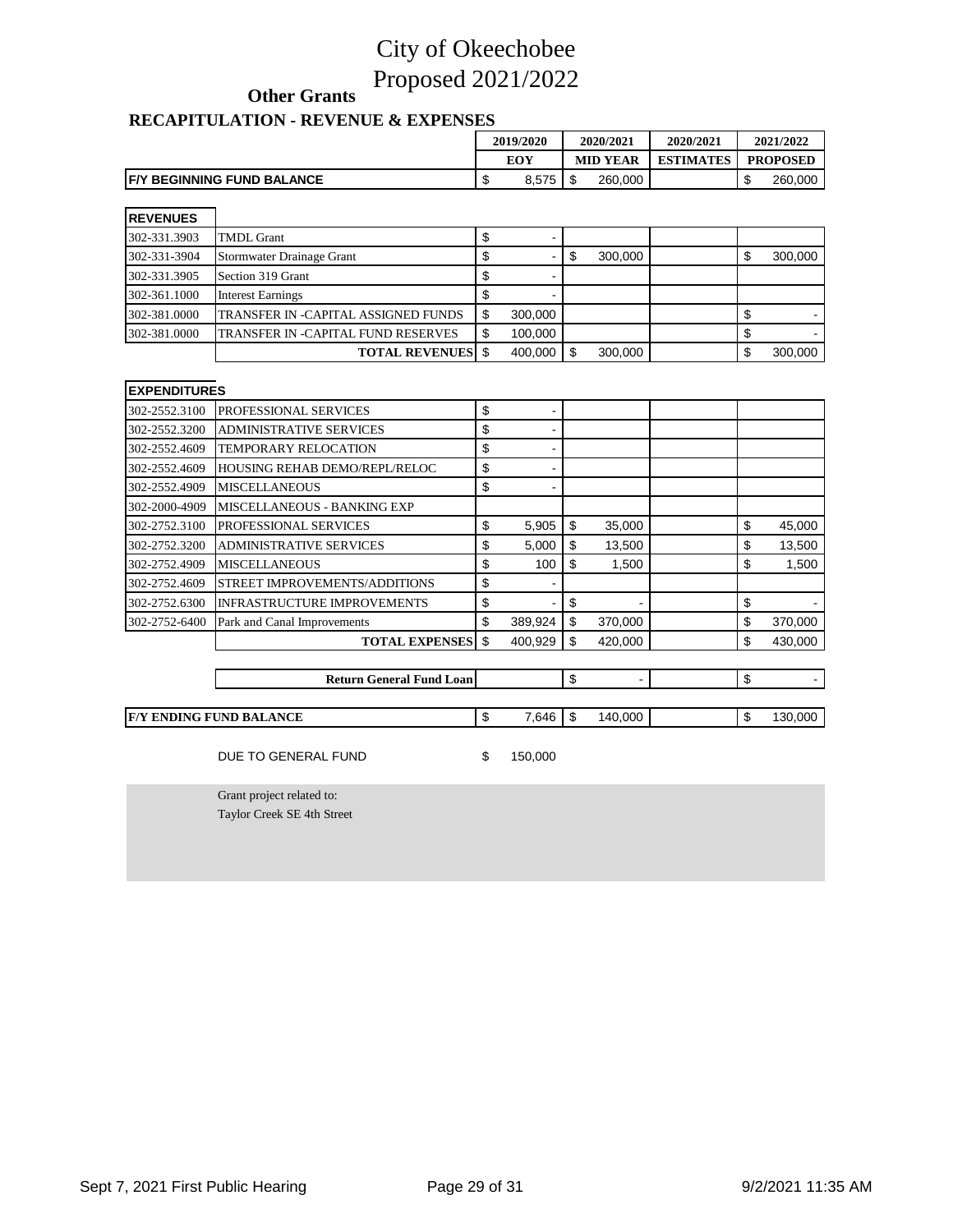### City of Okeechobee Proposed 2021/2022 **Appropriations Grant**

#### **RECAPITULATION - REVENUE & EXPENSES**

|                 |                                    | 2018/2019 |       |    | 2020/2021       |           | 2020/2021        |     | 2021/2022       |
|-----------------|------------------------------------|-----------|-------|----|-----------------|-----------|------------------|-----|-----------------|
|                 |                                    |           | EOY   |    | <b>Mid Year</b> |           | <b>Estimates</b> |     | <b>PROPOSED</b> |
|                 | <b>F/Y BEGINNING FUND BALANCE</b>  | S         | 1,000 | S  | 593             | 593<br>\$ |                  | \$. |                 |
|                 |                                    |           |       |    |                 |           |                  |     |                 |
| <b>REVENUES</b> |                                    |           |       |    |                 |           |                  |     |                 |
|                 |                                    |           |       |    |                 |           |                  |     |                 |
| 307-334.3900    | <b>Appropriation Funds</b>         | \$        |       | \$ | 209,000         | \$        | 184,814          | S   |                 |
| 307-361.1000    | <b>Interest Earnings</b>           | \$        |       | S  |                 | \$        |                  |     |                 |
| 307-381.0000    | TRANSFER IN -CAPITAL FUND RESERVES | \$        |       | \$ |                 | S         |                  |     |                 |
|                 | <b>TOTAL REVENUES</b> \$           |           |       | J  | 209,000         | S         | 184.814          |     |                 |

| <b>IEXPENDITURES</b> |                                                        |   |   |         |         |    |  |
|----------------------|--------------------------------------------------------|---|---|---------|---------|----|--|
|                      |                                                        |   |   |         |         |    |  |
| 307-559.3100         | <b>PROFESSIONAL SERVICES-Engineering Services   \$</b> |   |   |         |         |    |  |
| 307-559.3102         | <b>PROFESSIONAL SERVICES-Grant Admin</b>               | - | ъ |         |         | ۰D |  |
| 307-559.4909         | <b>ADMINISTRATIVE SERVICES</b>                         | - |   |         | 593     |    |  |
| 307-559.6300         | <b>STREET IMPROVEMENTS/ADDITIONS</b>                   | - |   | 209,000 | 184.814 |    |  |
|                      |                                                        |   |   |         |         |    |  |
|                      | <b>TOTAL EXPENSES</b> \$                               |   |   | 209,000 | 185,407 |    |  |

| roc<br>A NOT<br>$\sim$ $\sim$<br>F/<br>$\sim$ and the rate $\sim$<br>.<br>nu:<br>-<br>$\sim$ $\sim$<br>- 11<br>JJ۰<br>- 14<br>. .<br>$\sim$ |
|---------------------------------------------------------------------------------------------------------------------------------------------|
|---------------------------------------------------------------------------------------------------------------------------------------------|

DUE TO GENERAL FUND \$ 5 - \$ - \$

Grant Project related to: Taylor Creek SE 8th